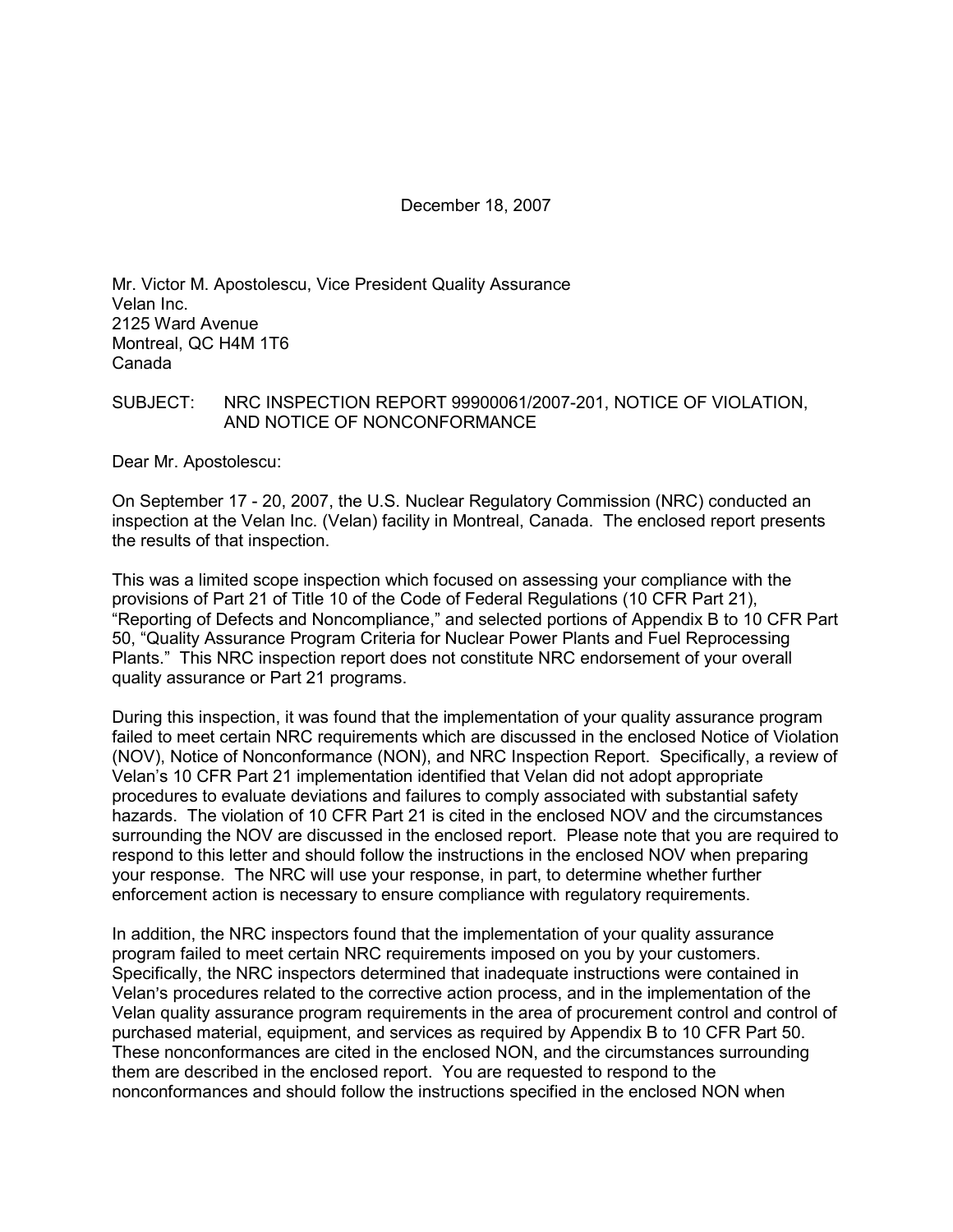V. Apostolescu - 2 -

preparing your response.

In accordance with 10 CFR 2.390 of the NRC's "Public inspections, exemptions, requests for withholding," of 10 CFR Part 2, "Rules of Practice for Domestic Licensing Proceedings and Issuance of Orders," a copy of this letter, its enclosures and any associated correspondence will be placed in the NRC's Public Document Room (PDR) or from the NRC's document system (ADAMS), accessible from the NRC Web site at http://www.nrc.gov/reading-rm/adams.html. To the extent possible, your response should not include any personal privacy, proprietary, or safeguards information so that it can be made available to the Public without redaction.

Sincerely,

Juan Peralta, Chief */RA/* Quality and Vendor Branch 1 Division of Construction Inspection & Operational Program Office of New Reactors

Docket No.: 99900061

- Enclosure: 1. Notice of Violation
	- 2. Notice of Nonconformance
	- 3. Inspection Report No. 99900061/2007-201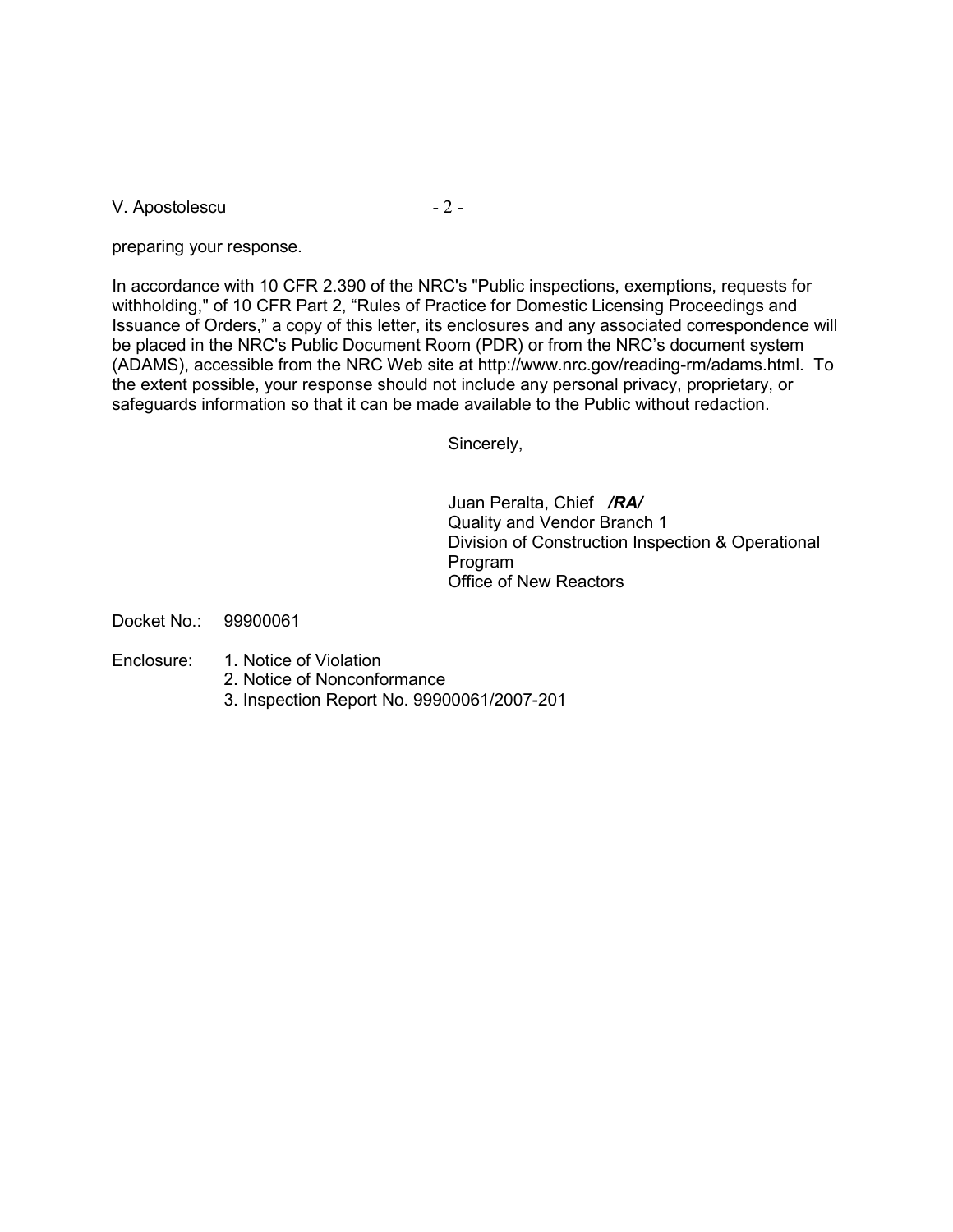V. Apostolescu - 2 -

nonconformances and should follow the instructions specified in the enclosed NON when preparing your response.

In accordance with 10 CFR 2.390 of the NRC's "Public inspections, exemptions, requests for withholding," of 10 CFR Part 2, "Rules of Practice for Domestic Licensing Proceedings and Issuance of Orders," a copy of this letter, its enclosures and any associated correspondence will be placed in the NRC's Public Document Room (PDR) or from the NRC's document system (ADAMS), accessible from the NRC Web site at http://www.nrc.gov/reading-rm/adams.html. To the extent possible, your response should not include any personal privacy, proprietary, or safeguards information so that it can be made available to the Public without redaction.

Sincerely,

Juan Peralta, Chief Quality and Vendor Branch 1 Division of Construction Inspection & Operational Program Office of New Reactors

Docket No.: 99900061

- Enclosure: 1. Notice of Violation
	- 2. Notice of Nonconformance
	- 3. Inspection Report No. 99900061/2007-201

DISTRIBUTION: ARivera-Varona **GGalletti** RMcIntyre ADuBouchet RidsNroDcipCqvp RidsNroDcipCqvb

## ADAMS ACCESSION NO: ML072990409 NRO-002

| ADAMO AOOLOOION NO. MLVI ZJJUTUJ<br>$1$ vi $10$ – $00$ |                |               |               |               |               |
|--------------------------------------------------------|----------------|---------------|---------------|---------------|---------------|
| l OFFICE                                               | NRO/DCIP/CQVB  | NRO/DCIP/CQVP | NRO/DCIP/CQVP | NRO/DCIP/CQVP | NRO/DCIP/CQVP |
| <b>NAME</b>                                            | ARivera-Varona | ADuBouchet    | RMcIntyre     | GGalletti     | JPeralta      |
| ∥ DATE                                                 | 11/08/2007     | 11/08/2007    | 11/08/2007    | 11/08/2007    | 12/18/2007    |

OFFICIAL RECORD COPY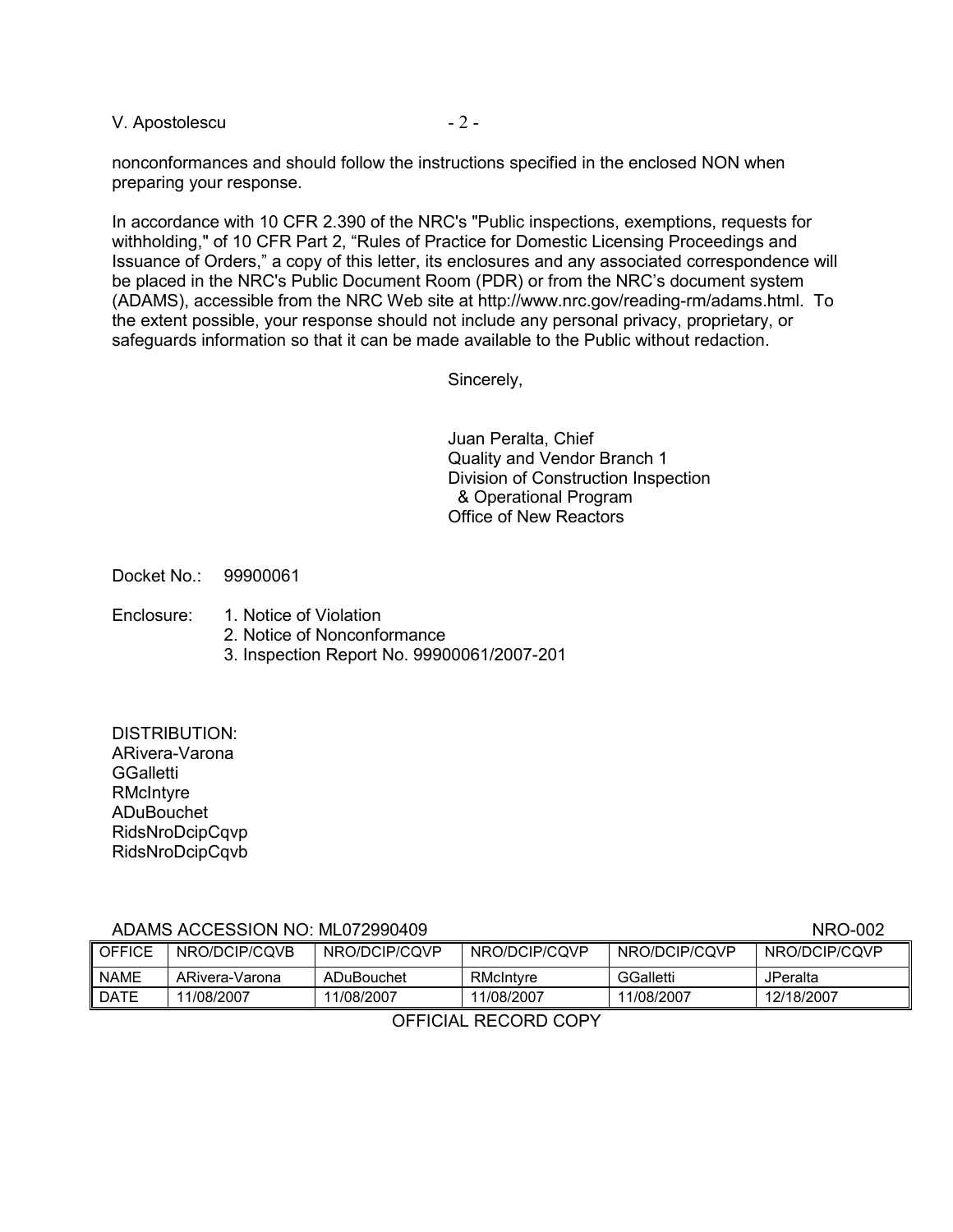## **NOTICE OF VIOLATION**

Montreal, QC H4M 1T6 Canada

Velan, Inc. Docket Number 99900061 Inspection Report Number 2007-201

Based on the results of a Nuclear Regulatory Commission (NRC) inspection conducted September 17 - 20, 2007, of activities performed at Velan, Inc. (Velan), a violation of NRC requirements was identified. In accordance with the NRC Enforcement Policy, the violation is listed below:

10 CFR Part 21, Section 21.21, "Notification of failure to comply or existence of a defect and its evaluation," paragraph 21.21(a), requires, in part, each individual, corporation, partnership, or other entity subject to 10 CFR Part 21 shall adopt appropriate procedures to (1) evaluate deviations and failures to comply associated with substantial safety hazards as soon as practicable.

Contrary to the above, as of September 20, 2007:

Velan's 10 CFR Part 21 implementing procedure VEL-QCI-560, "Procedure for the Implementation of Regulations (U.S. NRC 10 CFR Part 21) for Reporting of Defects and Nonconformances," dated September 8, 1997, does not provide procedural guidance for the interface of the corrective action and nonconformance reporting processes with the Part 21 program to ensure effective identification and evaluation of deviations and failures to comply associated with a substantial safety hazard.

This issue has been identified as Violation 99900061/2007-201-01.

This is a Severity Level IV violation (Supplement VII).

Pursuant to the provisions of 10 CFR 2.201, "Notice of Violation," Velan is hereby required to submit a written statement or explanation to the U.S. Nuclear Regulatory Commission, ATTN: Document Control Desk, Washington, D.C. 20555-0001, with a copy to the Chief, Quality and Vendor Branch 1, Division of Construction Inspection and Operational Programs, Office of New Reactors, within 30 days of the date of the letter transmitting this Notice of Violation. This reply should be clearly marked as a "Reply to a Notice of Violation" and should include: (1) the reason for the violation, or, if contested, the basis for disputing the violation; (2) the corrective steps that have been taken and the results achieved; (3) the corrective steps that will be taken to avoid further violations; and (4) the date when full compliance will be achieved. Your response may reference or include previous docketed correspondence, if the correspondence adequately addresses the required response. Where good cause is shown, consideration will be given to extending the response time.

Because your response will be made available electronically for public inspection in the NRC Public Document Room or from the NRC's Agency-wide Documents Access and Management System (ADAMS), to the extent possible, it should not include any personal privacy, proprietary,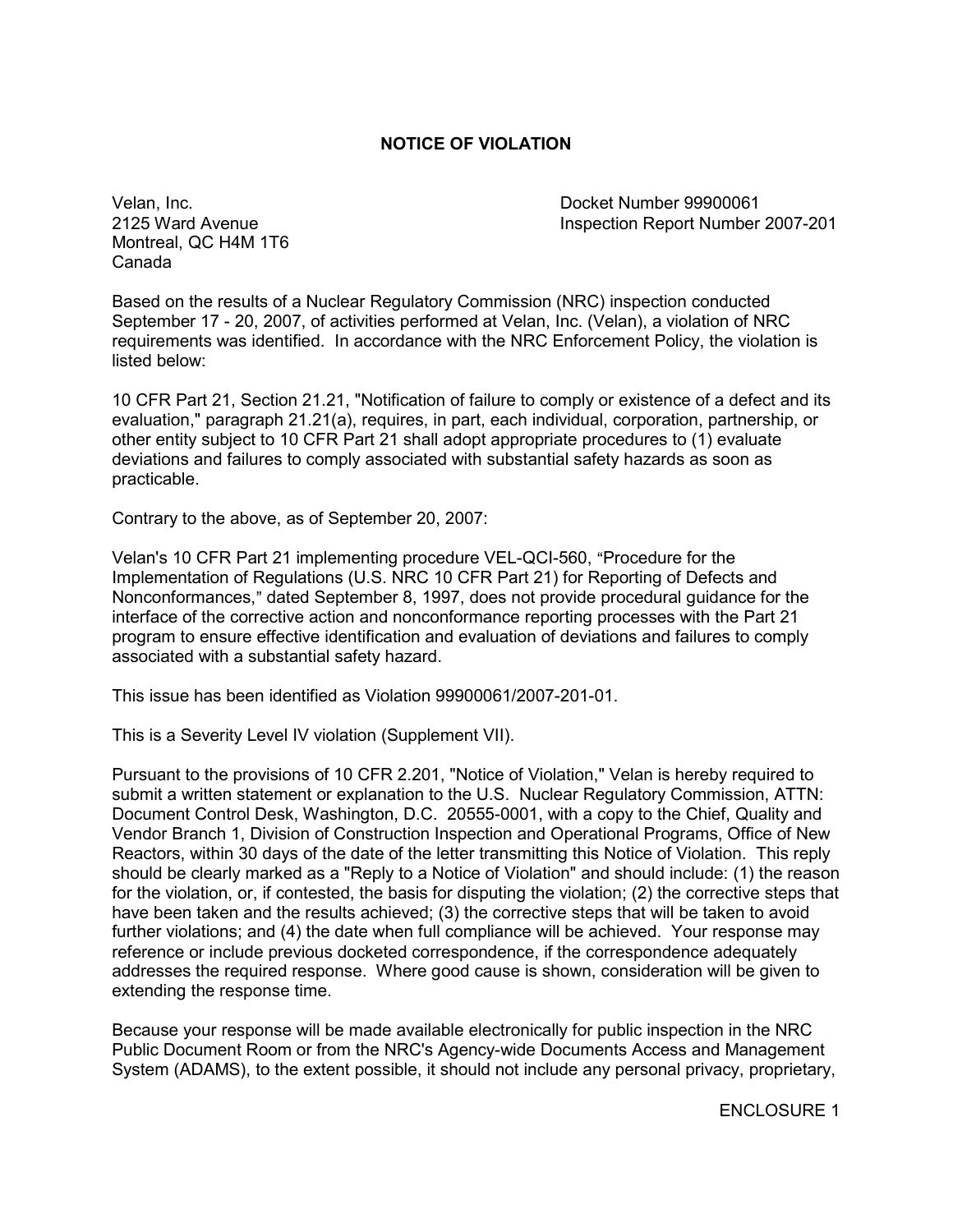or safeguards information so that it can be made available to the public without redaction. ADAMS is accessible from the NRC Web site at http://www.nrc.gov/reading-rm/adams.html. If personal privacy or proprietary information is necessary to provide an acceptable response, then please provide a bracketed copy of your response that identifies the information that should be protected and a redacted copy of your response that deletes such information. If you request withholding of such material, you must specifically identify the portions of your response that you seek to have withheld and provide in detail the bases for your claim of withholding (e.g., explain why the disclosure of information will create an unwarranted invasion of personal privacy or provide the information required by 10 CFR 2.390(b) to support a request for withholding confidential commercial or financial information). If safeguards information is necessary to provide an acceptable response, please provide the level of protection, described in 10 CFR 73.21.

Dated at Rockville, Maryland this 18<sup>th</sup> day of December 2007.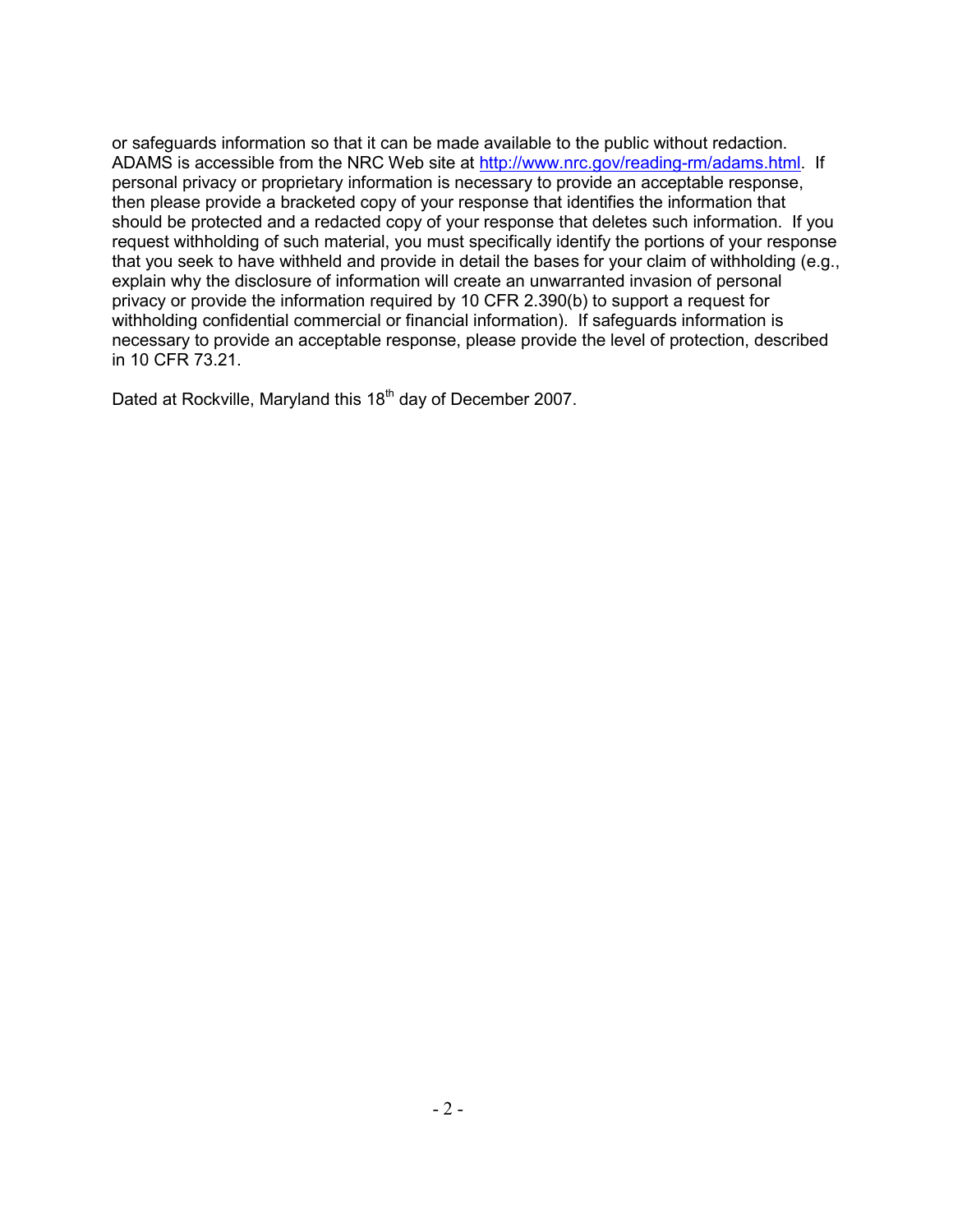### **NOTICE OF NONCONFORMANCE**

Montreal, QC H4M 1T6 Canada

Velan, Inc. Docket Number 99900061 Inspection Report Number 2007-201

Based on the results of a Nuclear Regulatory Commission (NRC) inspection conducted September 17 - 20, 2007, of activities performed at Velan, Inc. (Velan), it appears that certain activities were not conducted in accordance with NRC requirements which were contractually imposed upon Velan by NRC licensees.

A. Criterion IV, "Procurement Document Control," of Appendix B to 10 CFR Part 50, states, in part that, measures shall be established to assure the applicable regulatory requirements, design bases, and other requirements which are necessary to assure adequate quality are suitably included or referenced in the documents for procurement of material, equipment, and services.

VEL-QC-900-5, "Purchasing" Revision 6, describes the Velan purchasing process requirements which are implemented to ensure that all procurement documents for materials and parts used in manufacturing of Velan products are adequately prepared, approved, and distributed. The requirements also ensure that materials, parts, and services conform to the technical and quality requirements specified for each of the respective Velan products. This procedure is applicable to all Velan valve parts and services.

Contrary to the above, Purchase order P012-512770-K01, contained a Velan assembly drawing of a safety-related valve P012-512770-K01, Revision B, which mistakenly identifies the valve's limit switch as a nonsafety-related component. The valve was subsequently manufactured using a nonsafety-related limit switch procured from a supplier that was not approved by Velan as an approved vendor. As a result of this procurement deficiency, the affected safety-related valve was therefore not constructed to the requirements necessary to assure adequate quality for such safety-related components. This issue has been identified as Nonconformance 99900061/2007-201- 01.

B. Criterion V, "Instructions, Procedures, and Drawings," of Appendix B to 10 CFR Part 50, states, in part that, activities affecting quality shall be prescribed by documented instructions, procedures, or drawings, of a type appropriate to the circumstances and shall be accomplished in accordance with these instructions, procedures, or drawings. Instructions, procedures, or drawings shall include appropriate quantitative or qualitative acceptance criteria for determining that important activities have been satisfactorily accomplished.

VEL-QCI-560, "Procedure for the Implementation of Regulations (U.S. NRC 10 CFR Part 21) for Reporting of Defects and Nonconformances," dated September 8, 1997, outlines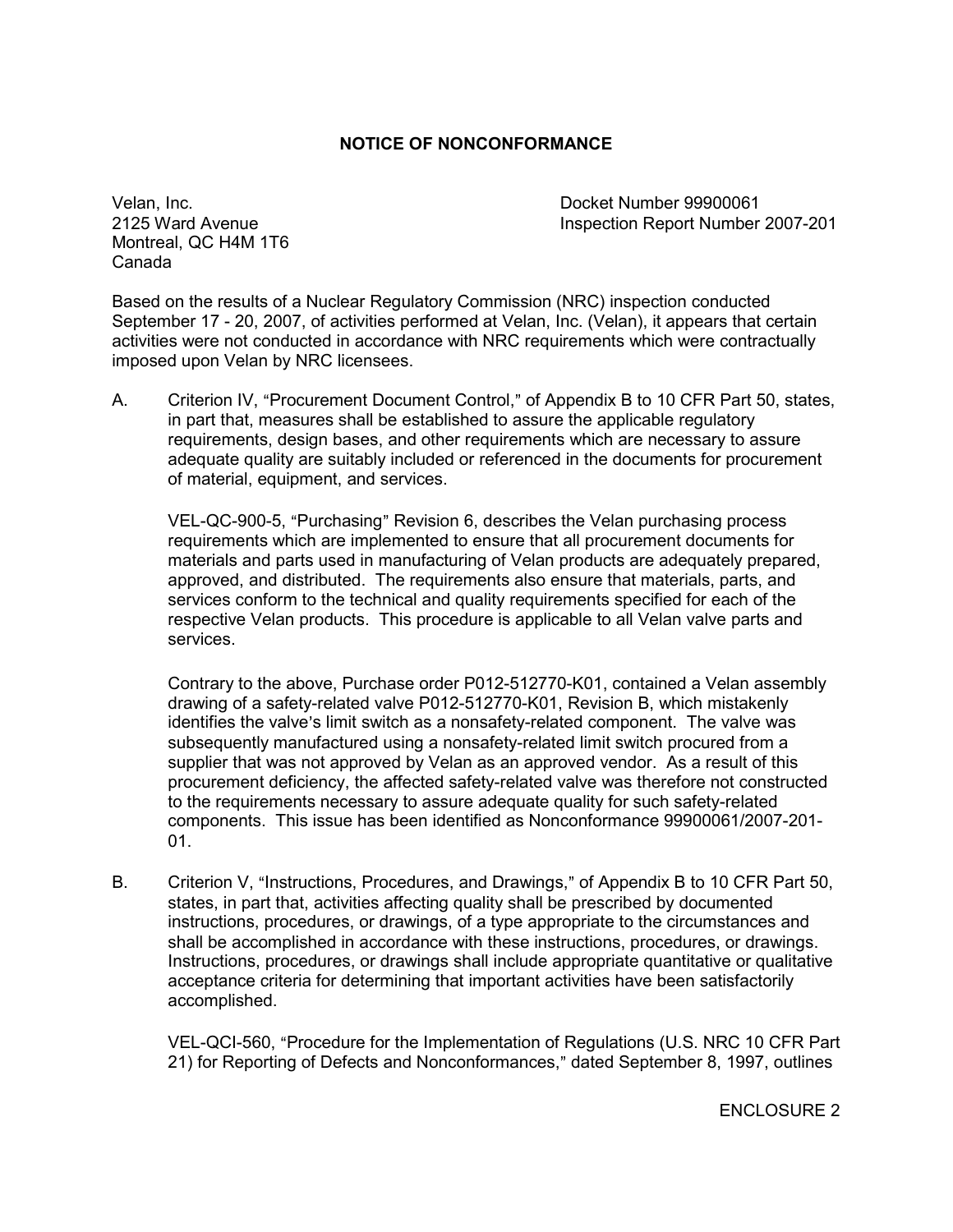the procedure used at Velan for the reporting of defects and nonconformance discovered at Velan and those reported by suppliers or customers. The procedure provides for Form 82-1-78, "Regulation 10 CFR Part 21 Report Form," to be used to document the evaluation and decision as to whether or not a deviation is a defect or noncompliance.

Contrary to the above, Form 82-1-78 was not used for any of the deviations evaluated under the above procedure. The only documentation and record available for review were the notifications Velan had sent to the NRC.

This issue has been identified as Nonconformance 99900061/2007-201-02.

C. Criterion VII, "Control of Purchased Material, Equipment, and Services," of Appendix B to 10 CFR Part 50, states, in part that, measures shall be established to assure the purchased material, equipment, and services, weather purchased directly or through contractors and subcontractors, conform to the procurement documents. These measures shall include provisions, as appropriate for source evaluation and selection, objective evidence of quality furnished by the contractor or subcontractor, inspection at the contractor or subcontractor source, and examination of products upon delivery.

Contrary to the above, the Velan vendor survey reports sampled by the NRC inspectors did not include sufficient objective evidence to support the Velan auditor's conclusions with respect to the areas reviewed.

This issue has been identified as Nonconformance 99900061/2007-201-03.

D. Criterion XVI, "Corrective Action," of Appendix B to 10 CFR Part 50, states, in part that, measures shall be established to assure that conditions adverse to quality, such as failures, malfunctions, deficiencies, deviations, defective material and equipment, and nonconformances are promptly identified and corrected.

Procedure VEL-QCI-1316, "Completion of Deviation Reports," Revision 7, dated November 29, 2006, provides instructions for the completion of deviation reports (DRs), the collection of data for vendor annual assessment and analysis of in-process rejections, and monitoring of corrective action closeouts.

VEL- QCI-1317, "Corrective and Preventive Action Procedure," Revision, 6, dated August 7, 2001, provides closed loop corrective and preventive actions on root causes of problems, defects in products, processes and systems related to such processes. VEL-QCI-1317, Section 5.0 "Use of Separate CAR Form" states, that where corrective action is sought, independent of a rejection, the CAR form identified in the Velan Quality Assurance Manual (QAM), Exhibit 67, and as "Appendix B" of the procedure must be used.

Contrary to the above:

1. VEL-QCI-1317 does not include provisions to address corrective action for issues or findings identified as a result of audits or inspections performed by outside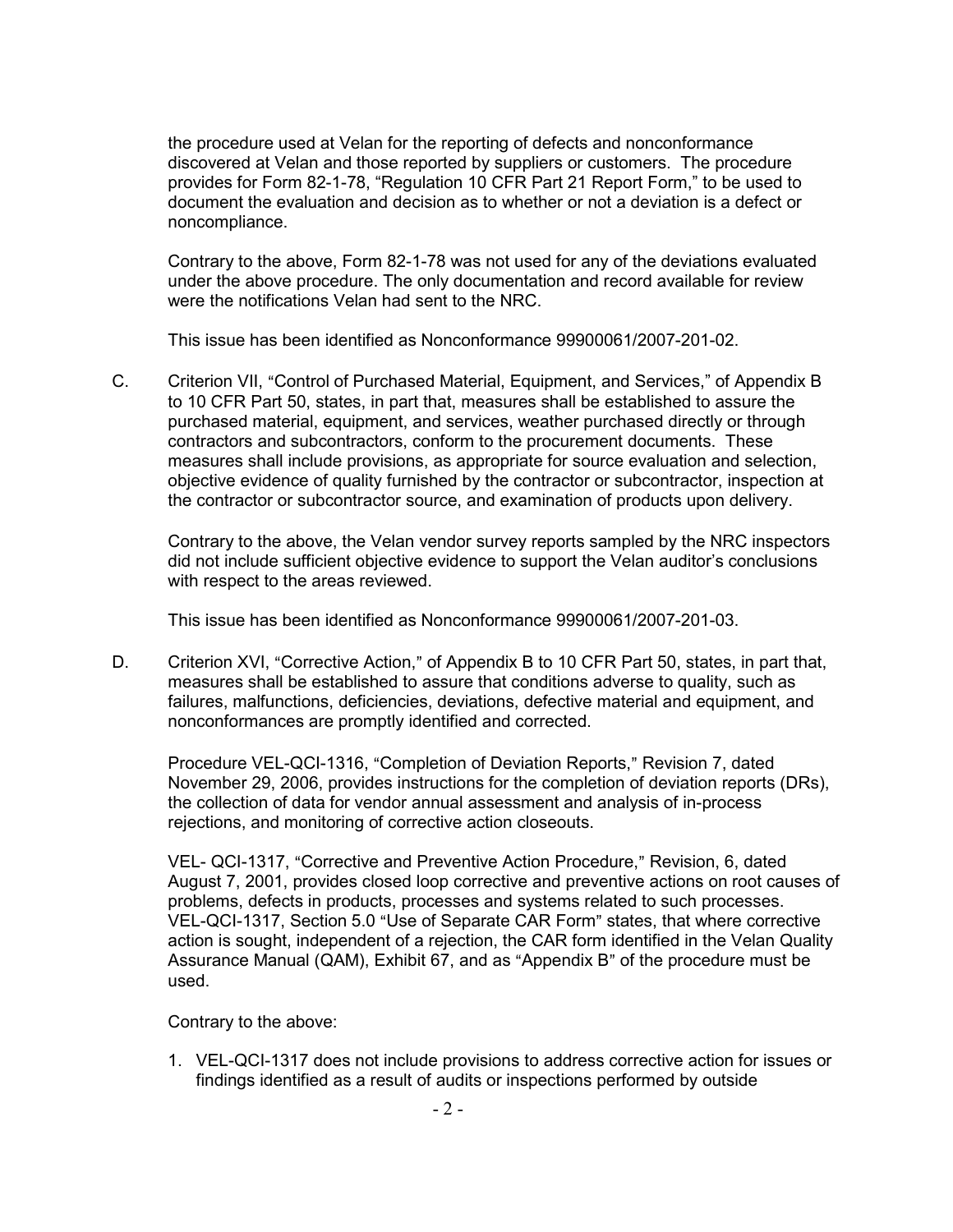organizations such as the Nuclear Procurement issues Committee (NUPIC), ASME, or the NRC.

2. The actions taken to evaluate the root cause and extent of conditions of the deviations evaluated under the Part 21 program are not performed using the corrective action or deficiency reporting procedures.

These issues have been identified as Nonconformance 99900061/2007-201-04.

Please provide a written statement or explanation to the U.S. Nuclear Regulatory Commission, ATTN: Document Control Desk, Washington, D.C. 20555-0001, with a copy to the Chief, Quality and Vendor Branch 1, Division of Construction Inspection and Operational Programs, Office of New Reactors, within 30 days of the date of the letter transmitting this Notice of Nonconformance. This reply should be clearly marked as a "Reply to a Notice of Nonconformance" and should include: (1) a description of steps that have been or will be taken to correct this item; (2) a description of steps that have been or will be taken to prevent recurrence; and (3) the dates your corrective action and preventive measures were or will be completed. Where good cause is shown, consideration will be given to extending the response time.

Because your response will be made available electronically for public inspection in the NRC Public Document Room or from the NRC's Agency-wide Documents Access and Management System (ADAMS), to the extent possible, it should not include any personal privacy, proprietary, or safeguards information so that it can be made available to the public without redaction. ADAMS is accessible from the NRC Web site at ttp://www.nrc.gov/reading-rm/adams.html. If personal privacy or proprietary information is necessary to provide an acceptable response, then please provide a bracketed copy of your response that identifies the information that should be protected and a redacted copy of your response that deletes such information. If you request withholding of such material, you must specifically identify the portions of your response that you seek to have withheld and provide in detail the bases for your claim of withholding (e.g., explain why the disclosure of information will create an unwarranted invasion of personal privacy or provide the information required by 10 CFR 2.390(b) to support a request for withholding confidential commercial or financial information). If safeguards information is necessary to provide an acceptable response, please provide the level of protection, described in 10 CFR 73.21.

Dated at Rockville Maryland this \_\_18th\_\_\_ day of December 2007.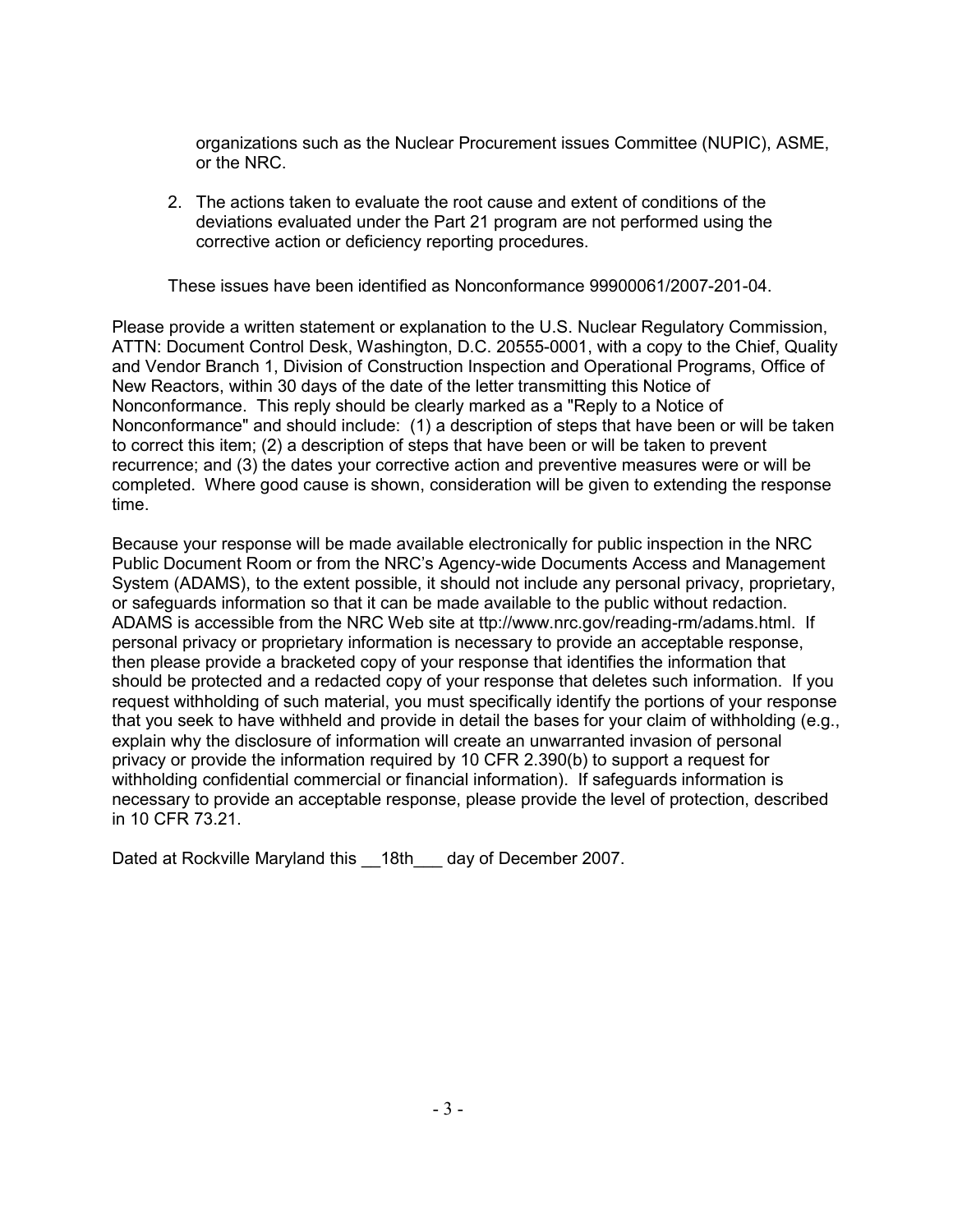#### U.S. NUCLEAR REGULATORY COMMISSION OFFICE OF NEW REACTORS DIVISION OF CONSTRUCTION INSPECTION & OPERATIONAL PROGRAM VENDOR INSPECTION REPORT

| Report No:               | 99900061/2007-201                                                                                                                                          |            |  |  |
|--------------------------|------------------------------------------------------------------------------------------------------------------------------------------------------------|------------|--|--|
| Organization:            | Velan Inc.<br>2125 Ward Avenue<br>Montreal, QC H4M 1T6<br>Canada                                                                                           |            |  |  |
| <b>Vendor Contact:</b>   | Mr. Victor M. Apostolescu, Vice President Quality Assurance<br>Velan Inc.<br>2125 Ward Avenue<br>Montreal, QC H4M 1T6<br>Canada<br>(514) 748-7743 ext 1134 |            |  |  |
| Nuclear Industry:        | Velan Inc. (Velan) supplies safety-related and nonsafety-related<br>valves and replacement parts to the nuclear power industry.                            |            |  |  |
| <b>Inspection Dates:</b> | September 17 - 20, 2007                                                                                                                                    |            |  |  |
| Inspection Team Leader:  | Greg S. Galletti, DCIP/NRO                                                                                                                                 |            |  |  |
| Inspector:               | Richard P. McIntyre, DCIP/NRO                                                                                                                              |            |  |  |
| Inspector:               | Andy du Bouchet, DCIP/NRO                                                                                                                                  |            |  |  |
| Inspector:               | Aida Rivera-Varona, DCIP/NRO                                                                                                                               |            |  |  |
| Observer:                | Pascal Mutin, Autorité de Sûreté Nucléaire (ASN), France.                                                                                                  |            |  |  |
| Approved By:             | /RA/                                                                                                                                                       | 12/18/2007 |  |  |
|                          | Juan Peralta<br>Quality & Vendor Branch 1<br>Division of Construction Inspection<br>& Operational Program (DCIP)<br>Office of New Reactors (NRO)           | Date       |  |  |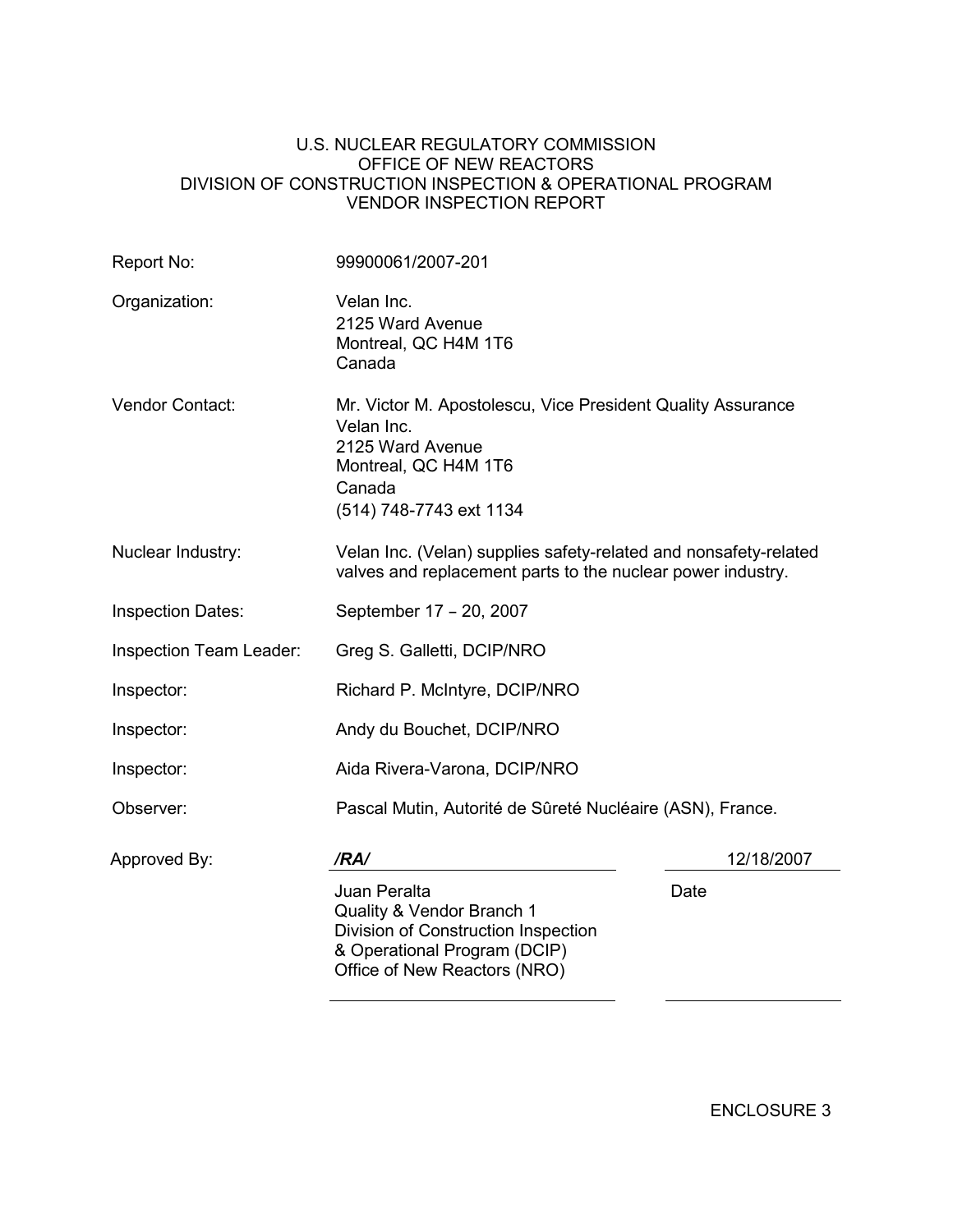## 1.0 INSPECTION SUMMARY

The purpose of this inspection was to review selected portions of the quality assurance (QA) and 10 CFR Part 21 (Part 21) controls that Velan, Inc. (Velan) has established and implemented. The inspection was conducted at Velan's facilities in Montreal, Canada. The NRC inspection bases were:

- Appendix B, "Quality Assurance Criteria for Nuclear Power Plants and Fuel Reprocessing Plants," to Part 50 of Title 10 of the Code of Federal Regulations, and
- 10 CFR Part 21, "Reporting of Defects and Noncompliance."

## 1.1 VIOLATIONS

• Violation 99900061/2007-201-01 was identified and is discussed in Section 3.10 of this report.

### 1.2 NONCONFORMANCES

- Nonconformance 99900061/2007-201-01 was identified and is discussed in Section 3.2 of this report.
- Nonconformance 99900061/2007-201-02 was identified and is discussed in Section 3.10 of this report.
- Nonconformance 99900061/2007-201-03 was identified and is discussed in Section 3.3 of this report.
- Nonconformance 99900061/2007-201-04 was identified and is discussed in Sections 3.8 and 3.10 of this report.

#### 2.0 STATUS OF PREVIOUS INSPECTION FINDINGS

There were no previous NRC inspections performed at Velan's facility in Montreal, Canada, prior to this inspection.

- 3.0 INSPECTION FINDINGS AND OTHER COMMENTS
- 3.1 DESIGN CONTROL
- a. Inspection Scope

The NRC inspectors reviewed Velan's Quality Assurance Manual (QAM), "Velan Inc. Corporate Quality Assurance Manual for Nuclear Line Valves, Valve Parts and as a Material Organization Class 1, 2 and 3 of the ASME Section III, Division 1 Boiler and Pressure Vessel Code," Revision 11, dated January 31, 2007, and implementing policies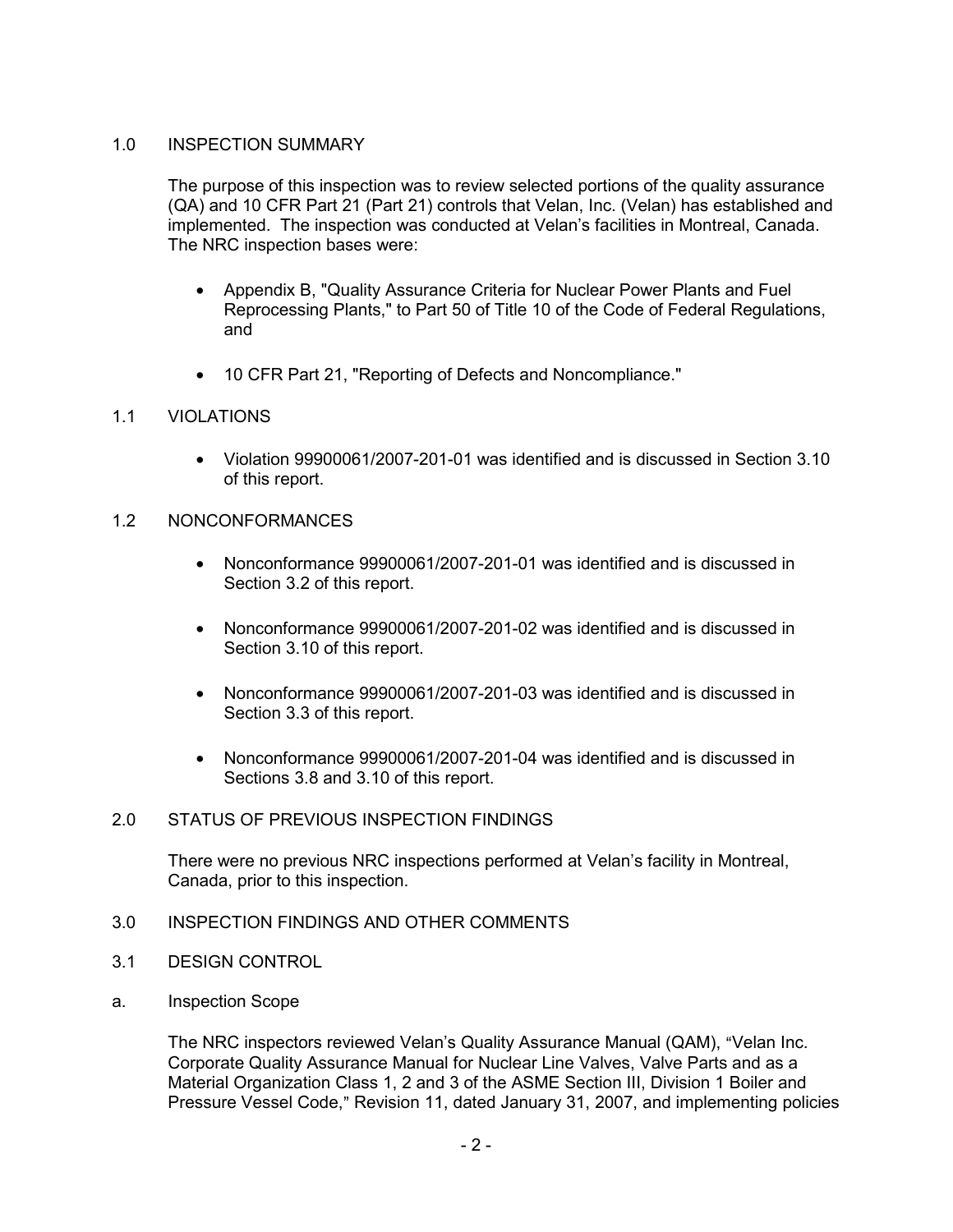and procedures that govern the design control process. The NRC inspectors also evaluated a limited sample of design packages for valves fabricated by the vendor for safety-related applications to verify compliance with the program requirements and adequate implementation of those requirements.

### b. Observations and Findings

The NRC Inspectors reviewed a sample of purchase orders (PO) for compliance with the program requirements documented in Section QAM-03, "Design Control," of Velan QAM. Specifically, the inspection team reviewed Velan PO P012-586510-D for a  $14"$ -150# Bolted Cover Swing Check Valve (14" swing check valve) and PO P012-460850-N for a 6"-150# Split-body Ball Valve Cast (6" ball valve) with an air actuator.

### b.1 Purchase Order P012-586510-D

The purchaser's design specification for the 14" swing check valve is documented in Entergy Specification No. SPEC-06-00002-V, "SW 14" Swing Check Valve," Revision 0, dated 09/20/06. As noted on the cover sheet of the design specification, the 14" swing check valve is designated as a Safety Class 3, Seismic Class 1 valve. Section 3.0 of the design specification, "Codes, Standards and References," references in part ANSI B16.34 -1988, "Valves Flanged Threaded and Welding End," and IEEE 344-1975, "Recommended Practice for Seismic Qualification of Class 1E Equipment for Nuclear Power Generating Stations." Section 5.0 of the design specification, "Technical Requirements," lists the design requirements, environmental conditions, seismic requirements and qualification requirements for the 14" swing check valve. The valve is required to be sized for a minimum flow rate of 1000 gallons per minute (gpm) and a maximum flow rate of 6000 gpm for an average temperature of 100 $^{\circ}$  Fahrenheit (F) and a pressure of 14.7 pounds per square inch atmospheric (psia). The valve is required to be seismically qualified for horizontal and vertical accelerations of 3.0 g. Section 6.0 of the purchaser's design specification, "Documentation Requirements," requires certificates of compliance for the referenced codes and standards, for the design specification, and for the seismic analysis. Velan Certificate  $\#$  10140398, "14"-150 $\#$ Bolted Cover Swing Check Valve (Figure: B19-0114C-02TS), Item No. #000000000514131," documents certificates of compliance with ASME B16.34 and the purchaser's design specification. Velan's certificate of compliance documents a "Certificate of Seismic Conformity" to the seismic requirements of the purchaser's design specification.

Sub-section 7.2.a.1, "Input," of Section QAM-03 of Velan's QAM requires the preparation of an approved design assembly drawing that is referenced in Velan's Specification Reconciliation for the PO Velan's Specification Reconciliation, "Velan Order No. PO12-586510-D, Customer Spec: 06-00002-V," Revision 0, dated 10/20/06, specifies Velan Drawing No. 7499-761, "ASSEMBLY / CS.BC.SWING CHECK," Revision 0, dated 11/12/97, as the fabrication drawing for the 14" swing check valve. Sub-section 7.2.a.2, "Output," of Section QAM-03 of Velan's QAM requires the subsequent preparation of a Customer Engineering Project drawing. The 14" swing check valve is depicted on Velan Drawing No. P012-586510-D01, "14" (DN350) Bolted Cover Swing Check Valve (Cast)," Revision C, dated 03/22/07. The NRC inspectors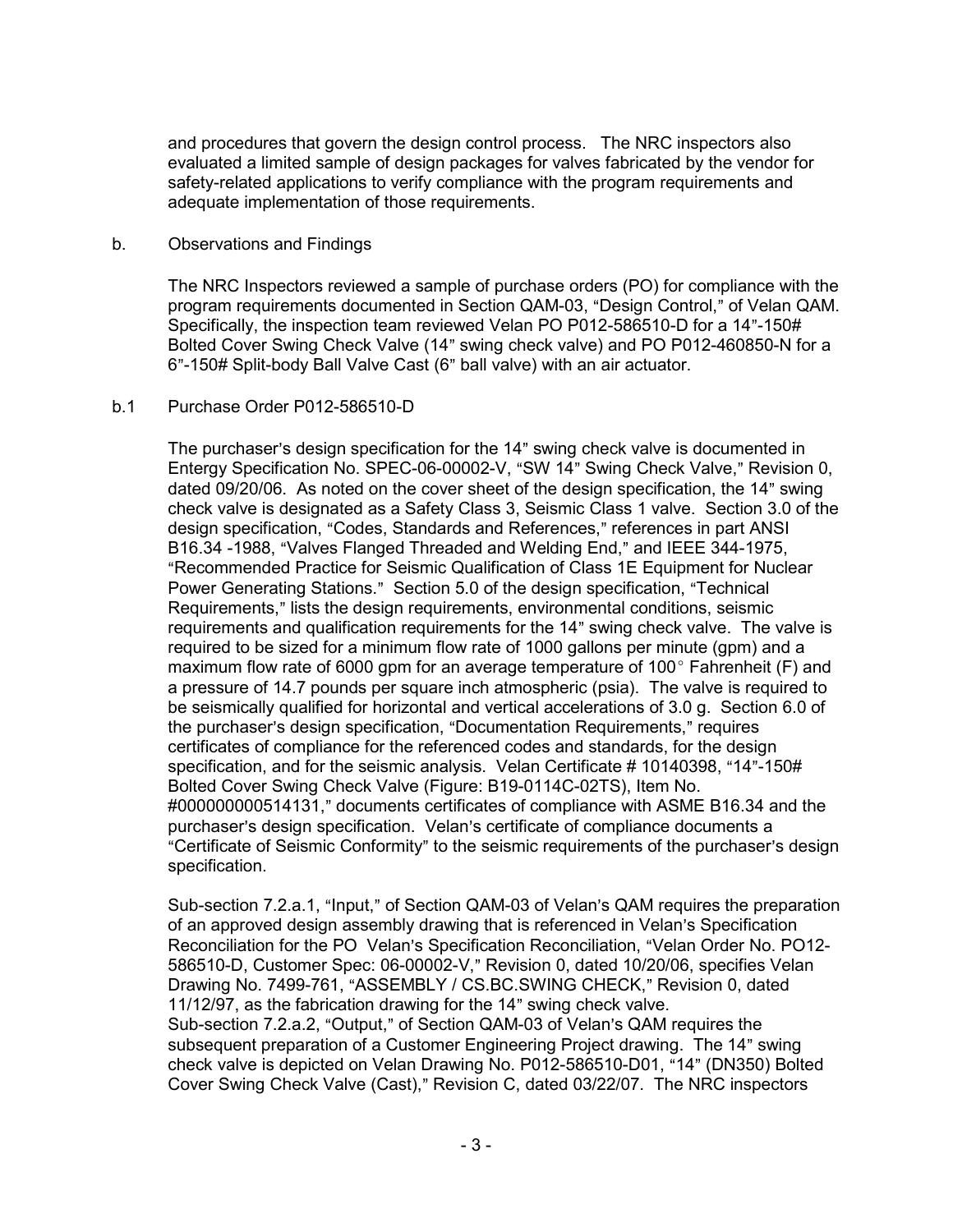noted that the project drawings could be improved with respect to the level of detail provided regarding weld information. Specifically, the project document depicts welds at the valve stopper and body ("WELD") and at the valve seat and body ("WELDED" SEAT"), but does not show the standard weld symbols for these welds. The assembly drawing used to fabricate the valve depicts a standard weld symbol for the weld between the valve stopper and body, but does not depict a standard weld symbol for the weld between the valve seat and body.

### b.2 Purchase Order P012-460850-N

The purchaser's design specification for the 6" ball valve is documented in Framatome ANP, Inc. Technical Document, "Equipment Specification / ICW Strainer Discharge Valves for Florida Power and Light St. Lucie Plant Units 1 & 2," 08-5056934-02, and AREVA "Hardware Data Sheet," Serial 34, 5056935, Revision 03, dated 08/18/05. The purchaser's hardware data sheet designates the 6" ball valve as an ASME III, Class 3, Seismic Class I valve. The purchaser's data sheet also specifies a Bettis pneumatic actuator for the valve. The design requirements for the actuator are documented in Velan, "Actuator Ordering Documents," PO12-460850-N, Revision 1, dated 06/01/05. Section 3.2 of the purchaser's design specification, "Industry Codes and Standards," references in part ASME Section III, Nuclear Power Plant Components, Division I, ANSI B16.34, "Valves - Flanged and Buttwelding End," and IEEE 344, "Recommended Practice for Seismic Qualification of Class 1E Equipment for Nuclear Power Generating Stations." Section 4.0 of the design specification, "Technical Requirements," lists the environmental conditions, general design requirements, and seismic requirements for the 6" ball valve. The purchaser's hardware data sheet, as referenced in Section 4.2.3 of the purchaser's design specification, lists the specific design requirements for the valve. The valve is required to be sized for a normal flow rate of 0-3300 gpm for a design pressure of 150 pounds per square inch gage (psig) and a design temperature of 125 $\degree$  F. Section 4.5 of the design specification requires that the valve be seismically qualified for an acceleration of 3.5 g applied simultaneously in three orthogonal directions. The valve is also required to exhibit a fundamental frequency greater than 33 cycles per second (Hz).

Section 6.0, "Documentation," of the purchaser's design specification requires that Velan submit an ASME design report and a seismic analysis report. Sub-section 7.2.b, "Preparation of Design Reports," of Section QAM-03 of Velan's QAM separately requires the preparation of a Design Report for all Code components. ASME Code Data Report Form NPV-1 is documented in Velan, "ASME Section III Valve Data Package Index," #052022, Cert. # ECB52356, dated 01/11/06. The Velan valve data package also documents Velan Design/Seismic Report, "6" Class 150 Cast Steel Ball Valve Nuclear Class 3 Split Body Full Port with Bettis Actuator NHD722-SR80-M3HW / Seismic Category Class 1, Non-Active," Revision 1, dated 09/12/05. The design/seismic report certifies that the valve assembly meets the requirements of the purchaser's design specification for ASME Section III-ND, 1995 Edition including 1996 Addenda, and ASME/ANSI B16.34-1988.

Sub-section 7.2.a, "Preparation of Customer Project Engineering Drawings," of Section QAM-03 of Velan's QAM requires that a Specification Reconciliation be prepared for a standard design. The Specification Reconciliation is subsequently used to complete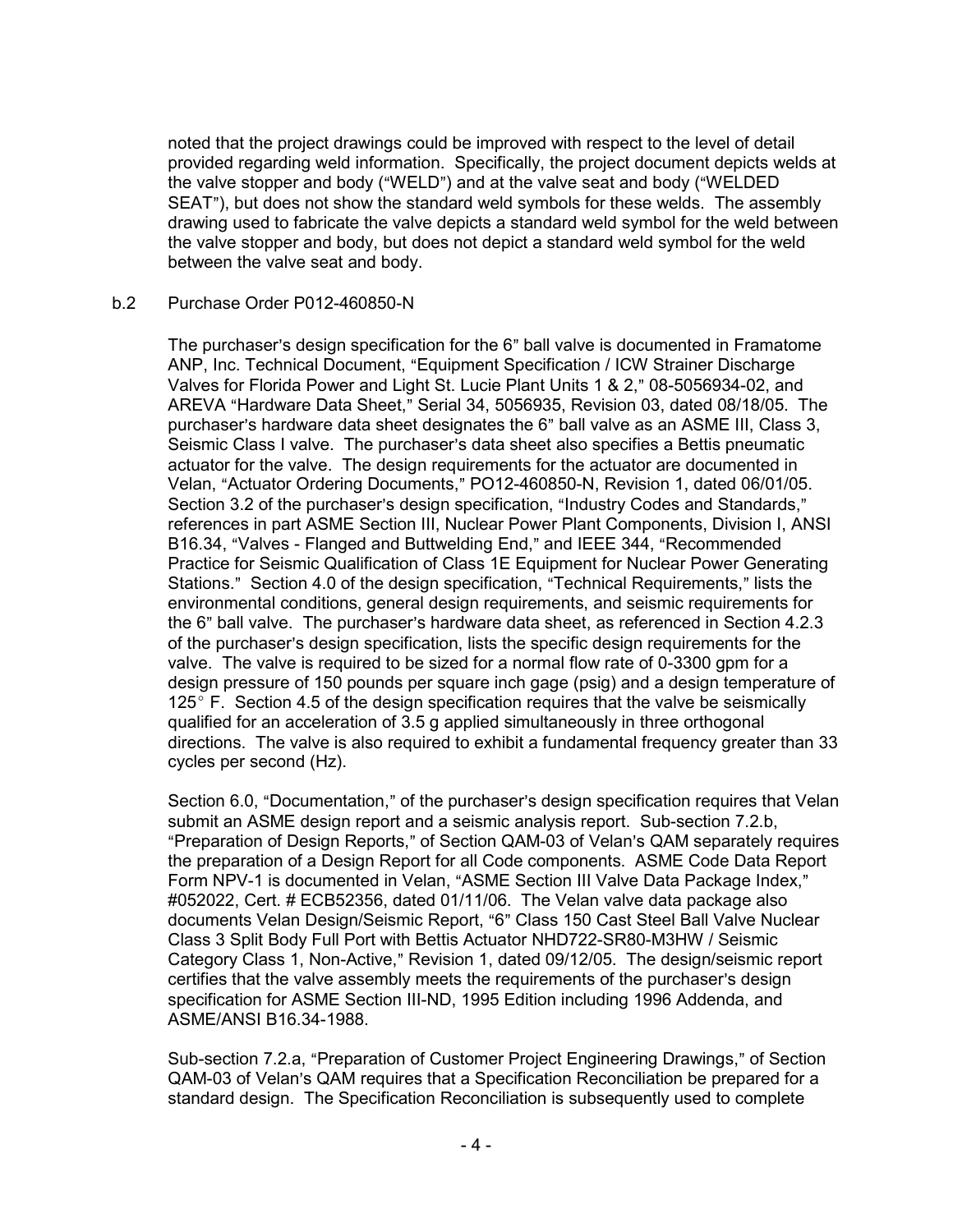Specification Review Checklist Exhibit 8 or 10 as applicable. Velan's "Specification Reconciliation," P012-460850-N, Revision 0, dated 04/08/05, documents the required Exhibit 10, "Specification Review Checklist for Quarter Turn Valves," Customer Spec. # 08-5056934-00, Velan Order P012-460850-N. However, the NRC inspectors noted that the exhibit did not identify the air actuator as part of the 6" ball valve assembly. As a result of the NRC inspector's observation, the vendor prepared a Deviation Report (DR 70310) on 09/19/07 to document this omission and complete the exhibit. The NRC inspectors confirmed that the documentation omission did not adversely impact the actual fabrication and qualification of the valve assembly.

#### c. Conclusions

The inspectors concluded that Velan's design control program requirements are consistent with the regulatory requirements of Criterion III of Appendix B to 10 CFR Part 50. Based on the limited sample reviewed, the NRC inspectors also determined that Velan's QAM and associated design control procedures were being effectively implemented. However, the NRC inspectors did document two observations regarding attention to detail on design and fabrication documentation which should be addressed by the vendor.

### 3.2 PROCUREMENT CONTROL

### a. Inspection Scope

The NRC inspectors reviewed Velan's QAM and implementing policies and procedures that govern the procurement process. The NRC inspectors also evaluated a limited sample of procurement packages for safety-related components to verify compliance with the program requirements and adequate implementation of those requirements.

- b. Observations and Findings
- b.1 Policies and Procedures Governing Procurement

Section QAM-04, "Procurement Controls and Receiving Inspection of Items and Services," Revision 9, of Velan's QAM describes the process for pre-release of purchase orders, requisition forms and listing of required items, process for evaluating approved vendors, description of source and receipt inspections, and disposition of nonconforming materials.

VEL-QC-900-5, "Purchasing" Revision 6, describes the Velan purchasing process requirements which are implemented to ensure that all procurement documents for materials and parts used in manufacturing of Velan products are adequately prepared, approved, and distributed. The requirements also ensure that materials, parts, and services conform to the technical and quality requirements specified for each of the respective Velan products. This procedure is applicable to all Velan valve parts and services.

VEL-QCI-1299, "Supplier Approval ISO 9000," Revision 4, dated 1/30/2001, defines the methods to approve and assess performance of suppliers to maintain their approved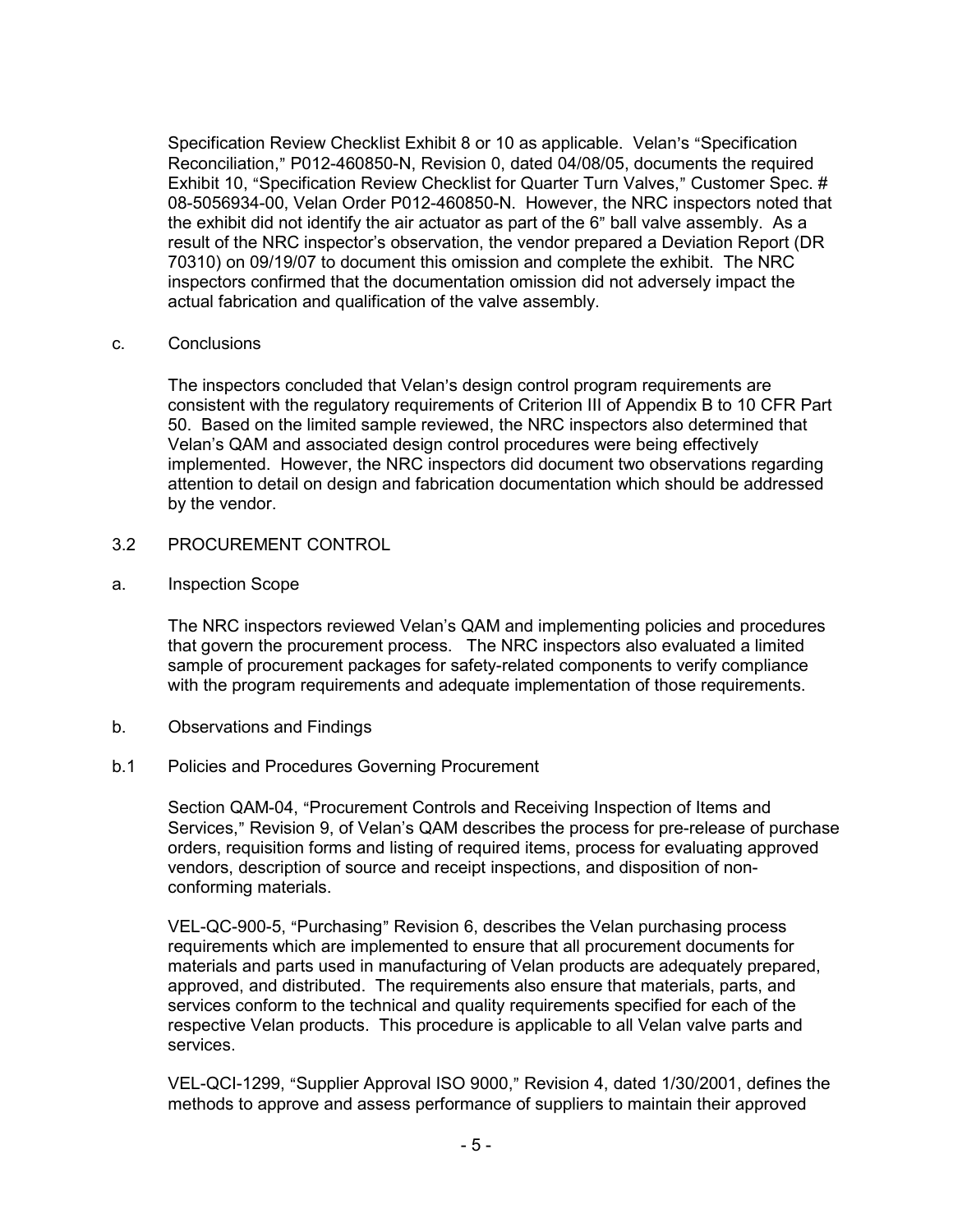vendor status. The procedure is applicable to all suppliers of products that become valves and or sub-contractors whose services can impact valve quality.

### b.2 Implementation of the Procurement Process

The NRC inspectors reviewed a limited sample of purchase order packages to verify the packages were developed in accordance with the vendors administrative requirements and to ensure that vendor personnel responsible for their preparation were knowledgeable of the procurement process requirements and adequately implemented those requirements. The inspectors identified a concern with one of the purchase order packages reviewed, which is described below.

### Purchase Order P012-512770-K01 – 2.5 NPS class 150 Bolted Bonnet Gate Valve N Class 2 Casting with Limit Switch Honeywell LSQ052.

The NRC inspectors reviewed the order write-up verifying technical and quality information including: identification of the engineering requirements for the component; Drawing in package was the approved version and contained appropriate signatures of the planner, reviewer, and approving authorities; and description of the QA and manufacturing requirements per instruction VEL-QCI-3689 (specific to TVA valve). VEL-QCI-3689 specifies an approved procedure to be used for manufacturing in accordance with the Record of Approved Status (RAS). The purchaser (TVA) reviewed and approved the procedure for use, and includes the following activities: materials, welding, dedication requirements, NDE, cleanliness, hydro testing, tagging, and documentation.

The NRC inspectors verified that the PO contained adequate information identifying the required parts as Class 2-Nuclear, and that the supplier was currently and approved vendor. The NRC inspectors reviewed two manufacturing travelers for the bonnet and valve keys as part of the package. The inspectors verified that required signatures, and requisite hold-points were identified, and that testing requirements were appropriately specified. The inspector confirmed that the incoming Request for Quotation (RFQ) and material data sheet referenced the ASME Section III requirements including specific seismic criteria BFN-50-7105 from TVA.

The NRC inspectors did identify an issue with the implementation of the PO and fabrication of this safety-related valve. The PO contained a Velan assembly drawing of a safety-related valve P012-512770-K01, Revision B, which mistakenly identifies the valve's limit switch as a nonsafety-related component. The valve was subsequently manufactured using a nonsafety-related limit switch (Honeywell LSQ052) purchased from Honeywell as a commercial grade product. Because the component was misidentified as nonsafety-related, Velan did not perform a dedication of the component in accordance with the requirements in CQI-155 to upgrade the part for safety-related use. As a result of this procurement deficiency, the affected safety-related valve, was therefore not constructed to the requirements necessary to assure adequate quality for such safety-related components. As a result of the NRC inspector's finding the vendor issued a CAR to determine the cause(s) of the error and to evaluate the extent of condition. This issue has been identified as Nonconformance 99900061/2007-201-01.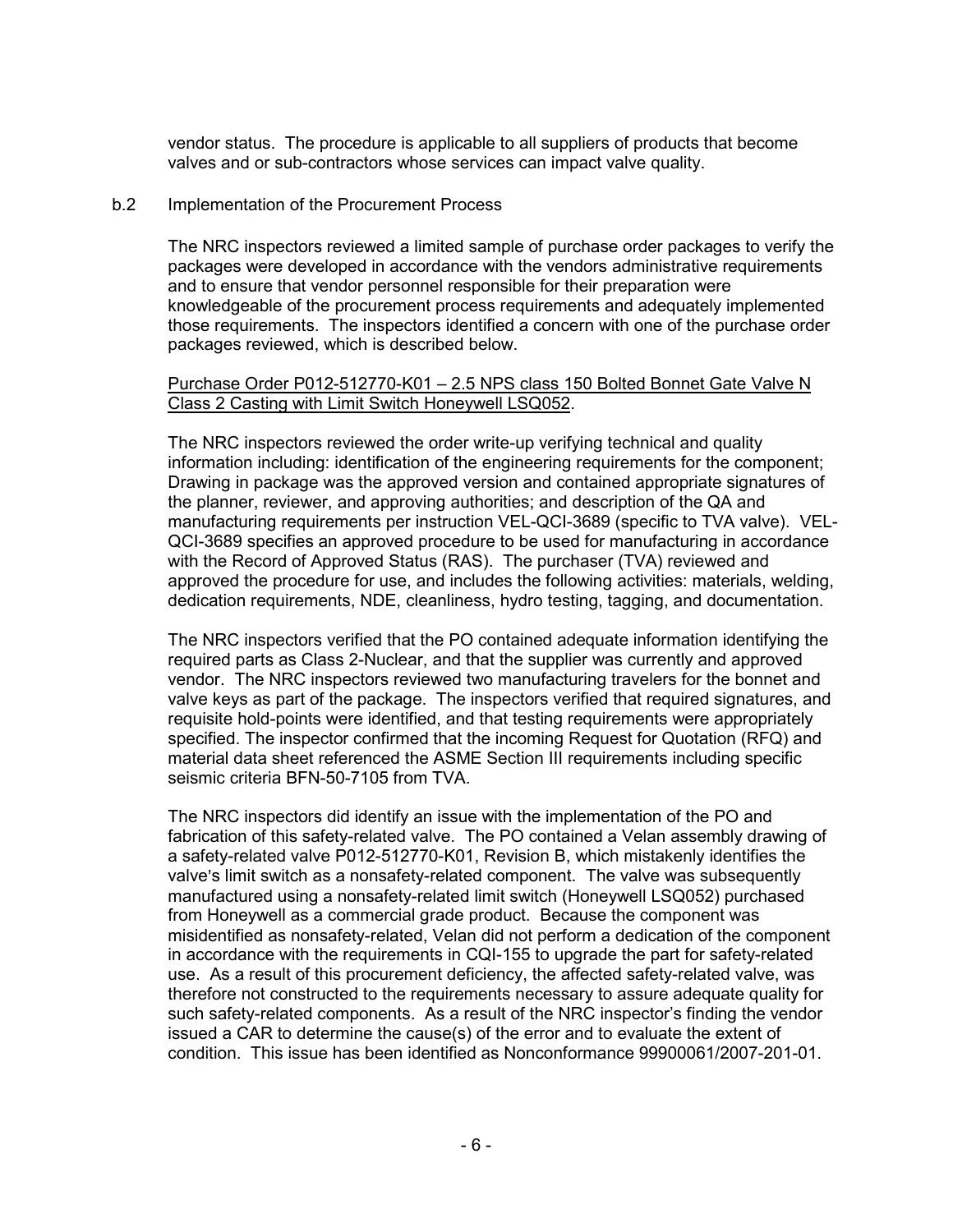### c. Conclusions

Except for the issue identified in Nonconformance 99900061/2007-201-01, the NRC inspectors concluded that Velan's procurement control program requirements are consistent with the regulatory requirements of Criterion IV of Appendix B to 10 CFR Part 50. Based on the limited sample reviewed, the NRC inspectors also determined that Velan's QAM and associated procurement control procedures were being effectively implemented.

## 3.3 CONTROL OF PURCHASED MATERIAL EQUIPMENT AND SERVICES

a. Inspection Scope

The NRC inspectors reviewed Velan's QAM and implementing policies and procedures that govern the purchase of material, equipment, and services. The NRC inspectors also evaluated a limited sample of vendor survey reports to verify compliance with the program requirements and adequate implementation of those requirements.

- b. Observations and Findings
- b.1 Policies and Procedures Governing Purchased Material Equipment and Services

The inspectors reviewed Sub-sections QAM-13, "Performance of Vendor Surveys," and QAM-15, "Audits Surveys," of Velan's QAM. QAM-15 describes the methods and responsibilities for planning and conducting both internal audits and vendor surveys, the frequency of audits and surveys, the responsibilities for corrective actions and verification of the actions taken, and the filing of audit reports.

QAM-13 requires that Velan maintain an AVL for approved vendors and material organizations. Material organizations are qualified to the requirements of NCA-3800. Suppliers are qualified to the requirements specific to the services performed. The procedure outlines the activities for planning, scheduling, reporting and control of supplier survey activities. Velan is made aware of changes to their supplier's QAMs through procurement requirements imposed on the suppliers and maintains controlled copies of each vendors QAM on its AVL.

During the review of QAM-13 and QAM-15, the inspectors determined that Velan is not required programmatically to perform a triennial survey of suppliers who possess a valid ASME Quality System Certificate or a Section III Nuclear type Certification. Sub-section 9.4 of QAM-04, of Velan's QAM, allows for test data furnished by these vendors to be verified on a sampling basis by means of chemical check analysis and a hardness test. Test data verification for these ASME certificate holders is performed on two separate heats of material as a minimum on a yearly basis. However, Velan does not verify mechanical properties as part of the test data verification process. Velan stated that mechanical properties are correlated with the results from the hardness tests. However, this may not be appropriate for all situations where material yield strength would typically be tested and verified.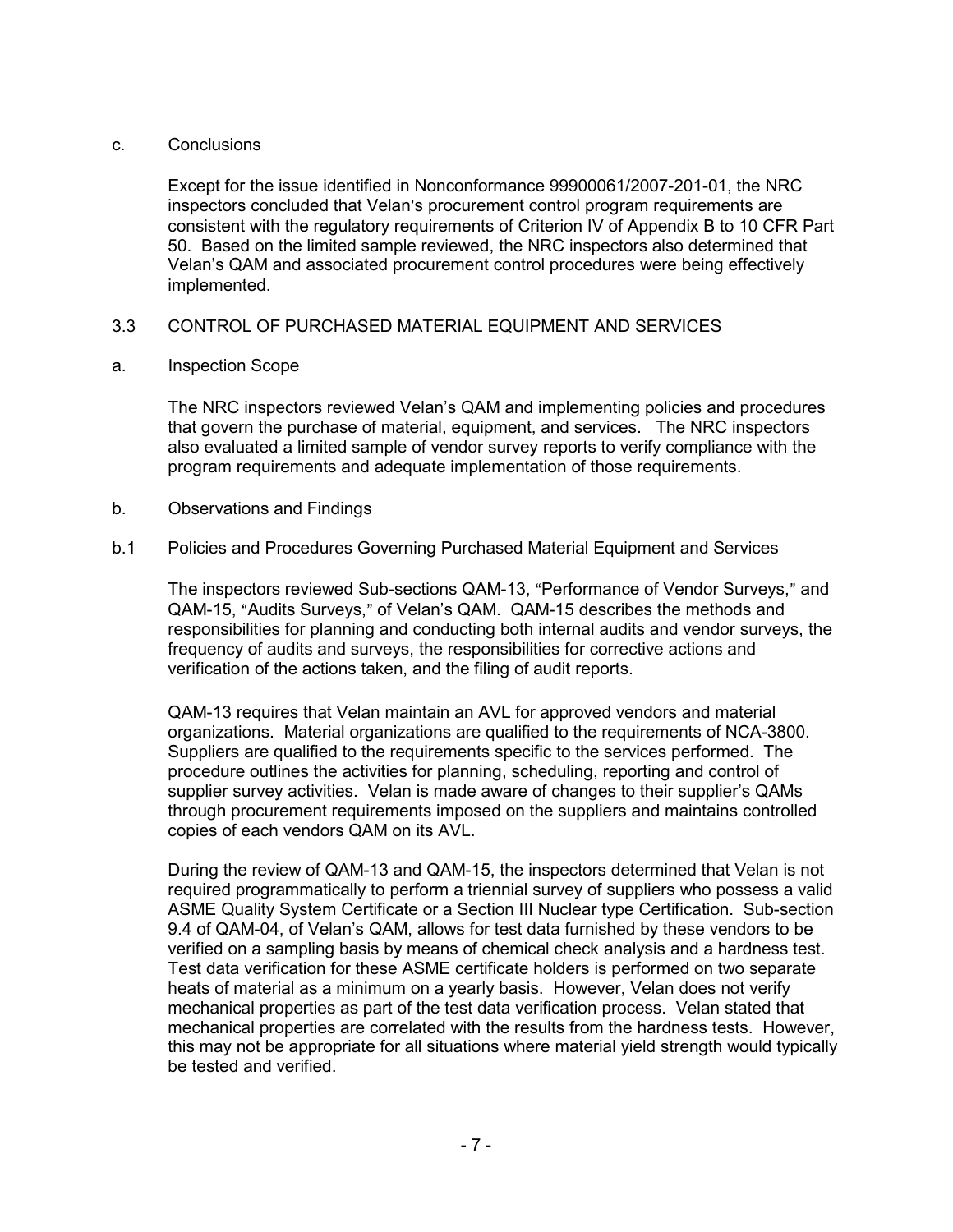## b.2 Review of Vendor Survey Reports

The inspectors selected a sample of vendors from Velan's AVL for review of Vendor Survey Reports. The inspectors reviewed the sample survey reports to verify they had been performed in accordance with procedural guidance and provided adequate oversight for items and materials procured by Velan. Some of the vendors reviewed included: Wyman Gordon, West Lothian Scotland (forgings); Elwood Texas Forge: Rotork Controls, Rochester NY (pneumatic, hydraulic and electro-hydraulic actuators and control systems); Patriot Forge, Ontario Canada; Bettis Corporation, Waller TX (actuators); and Techalloy Co., Baltimore MD (weld material).

All of the sampled vendor survey reports reviewed consisted of only one day reviews and their scope did not appear to include sufficient objective evidence of the basis to support the auditor's conclusions with respect to the areas reviewed. The inspectors also noted that none of the survey reports identified any findings related to program implementation at any of the suppliers surveyed. The lack of detailed, documented objective evidence providing a basis for the conclusions reached in the vendor audit survey reports has been identified as Nonconformance 99900061/2007-201-03.

#### c. Conclusions

Except for the issue identified in Nonconformance 99900061/2007-201-03, where none of the vendor survey audit reports included sufficient documented objective evidence to support the auditor's conclusions with respect to the areas reviewed, the NRC inspectors concluded that Velan's control of purchased equipment, material and services program requirements are consistent with the regulatory requirements of Criterion VII of Appendix B to 10 CFR Part 50. Based on the limited sample reviewed, the NRC inspectors also determined that Velan's QAM and associated procurement control procedures were being effectively implemented.

## 3.4 CONTROL OF SPECIAL PROCESSES

#### a. Inspection Scope

The NRC inspectors reviewed Velan's QAM and implementing policies and procedures that govern the control of special processes. The NRC inspectors also evaluated a limited sample of design packages for safety-related components to verify compliance with program requirements and adequate implementation of those requirements.

#### b. Observations and Findings

The inspectors reviewed Velan PO P012-586510-D for a 14" swing check valve and PO P012-460850-N for a 6" ball valve with an air actuator for adherence with program requirements documented in sub-section QAM-06, "Control of Fabrication Processes for Valves and Parts for Valves Larger than 2"," of Velan's QAM. As noted in sub-section 4, "Quality Planning," of QAM-06, each step in the valve fabrication process is documented on a Nuclear Assembly Routing Sheet (routing sheet). The routing sheet documents the procedure(s) for each activity and the inspection hold points and signoffs.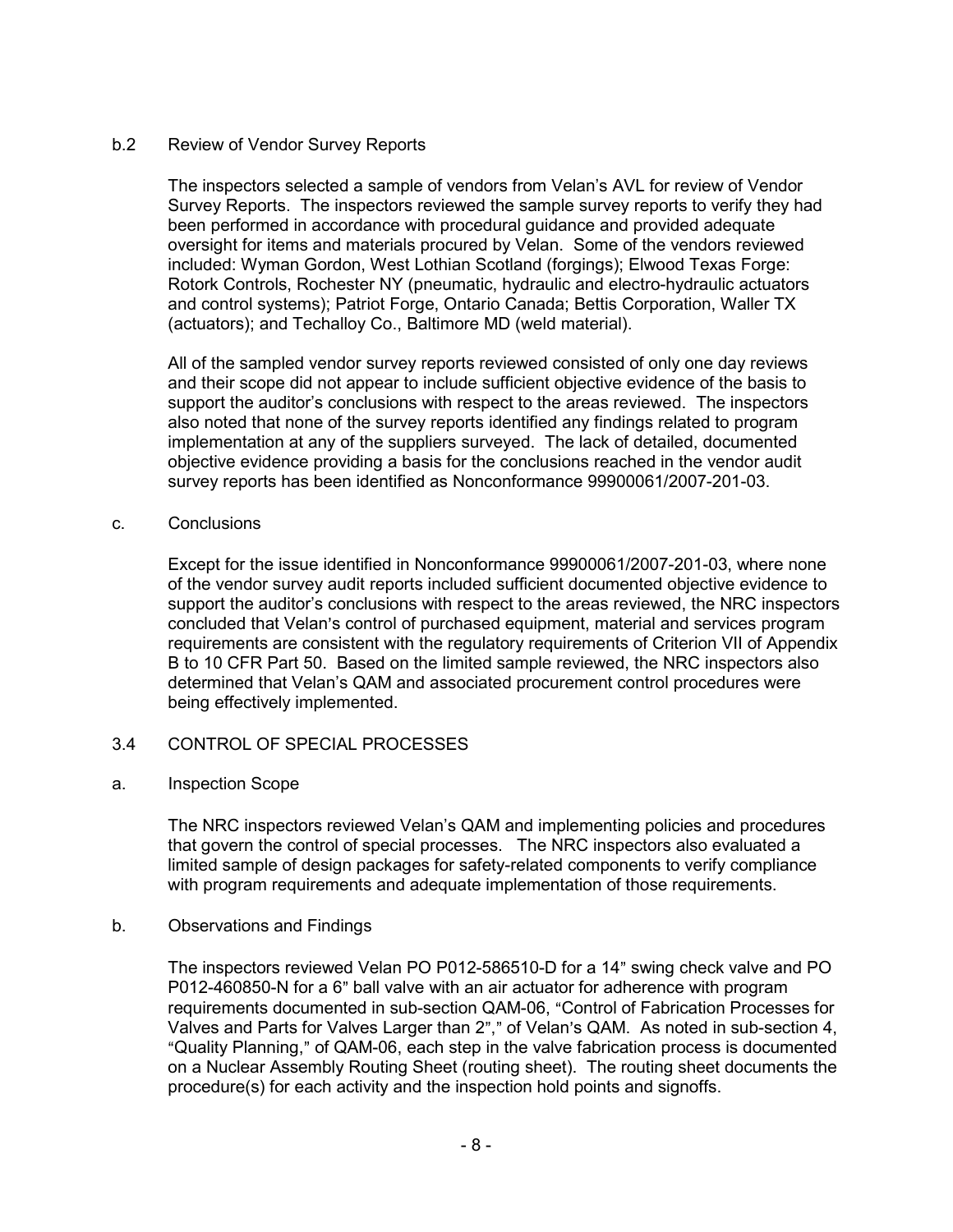The inspectors verified that the welds were performed in accordance with welding procedures GT-1166, Revision 5, and FC-1164, Revision 1, and documented on the routing sheet. The inspectors also verified that penetrant (PT) and magnetic particle (MT) examinations were performed in accordance with Velan procedures. The inspectors confirmed that the results of these tests were documented on the component routing sheets. The non-destructive examinations (NDT) for each valve were performed and documented in Velan NDT reports.

The inspectors noted that for the 6" ball valve a hydro test performed to procedure VEL-NDT-648, Revision 1, identified a leak path in the valve body that was documented and dispositioned in Deviation Report 29609. As documented on Routing Sheet 801321, subsequent visual, PT, and wall thickness inspections, and additional hydro testing, was performed on the valve body. The PT to the valve body was also documented in the Velan NDT Report for the component.

#### c. Conclusions

The inspectors concluded that Velan's control of special processes requirements are consistent with the regulatory requirements of Criterion IX of Appendix B to 10 CFR Part 50. Based on the limited sample of design packages reviewed, the NRC inspectors also determined that Velan's QAM and associated special processes procedures were being effectively implemented. The NRC inspectors did not identify and issues in this area.

### 3.5 INSPECTIONS

#### a. Inspection Scope

The NRC inspectors reviewed Velan's QAM and implementing policies and procedures that govern the inspection process. The NRC inspectors also evaluated a limited sample of design packages for safety-related components to verify compliance with the program requirements and adequate implementation of those requirements.

#### b. Observations and Findings

The inspectors reviewed Velan PO P012-586510-D for a 14" swing check valve and PO P012-460850-N for a 6" ball valve with an air actuator for the program requirements documented in sub-section QAM-06, "Control of Fabrication Processes for Valves and Parts for Valves Larger than 2"," of Velan's QAM. As noted in sub-section 4, "Quality Planning," QAM-06, quality control (QC) inspection points on each routing sheet document release of materials by the Receiving Inspector, visual and dimensional inspection of pressure boundary parts, non-destructive testing and examination, process heat treatment, verification of transfer of traceability marking, and final inspection prior to sub-assembly of final assembly. Routing sheets are forwarded to the authorized nuclear inspector (ANI) for review and selection of hold points.

For the 14" swing check valve body, Routing Sheet 286764 documents QC inspections for materials issued from the stockroom, and PT, MT, dimensional, wall thickness, and visual inspections to verify that all shop operations on the valve body have been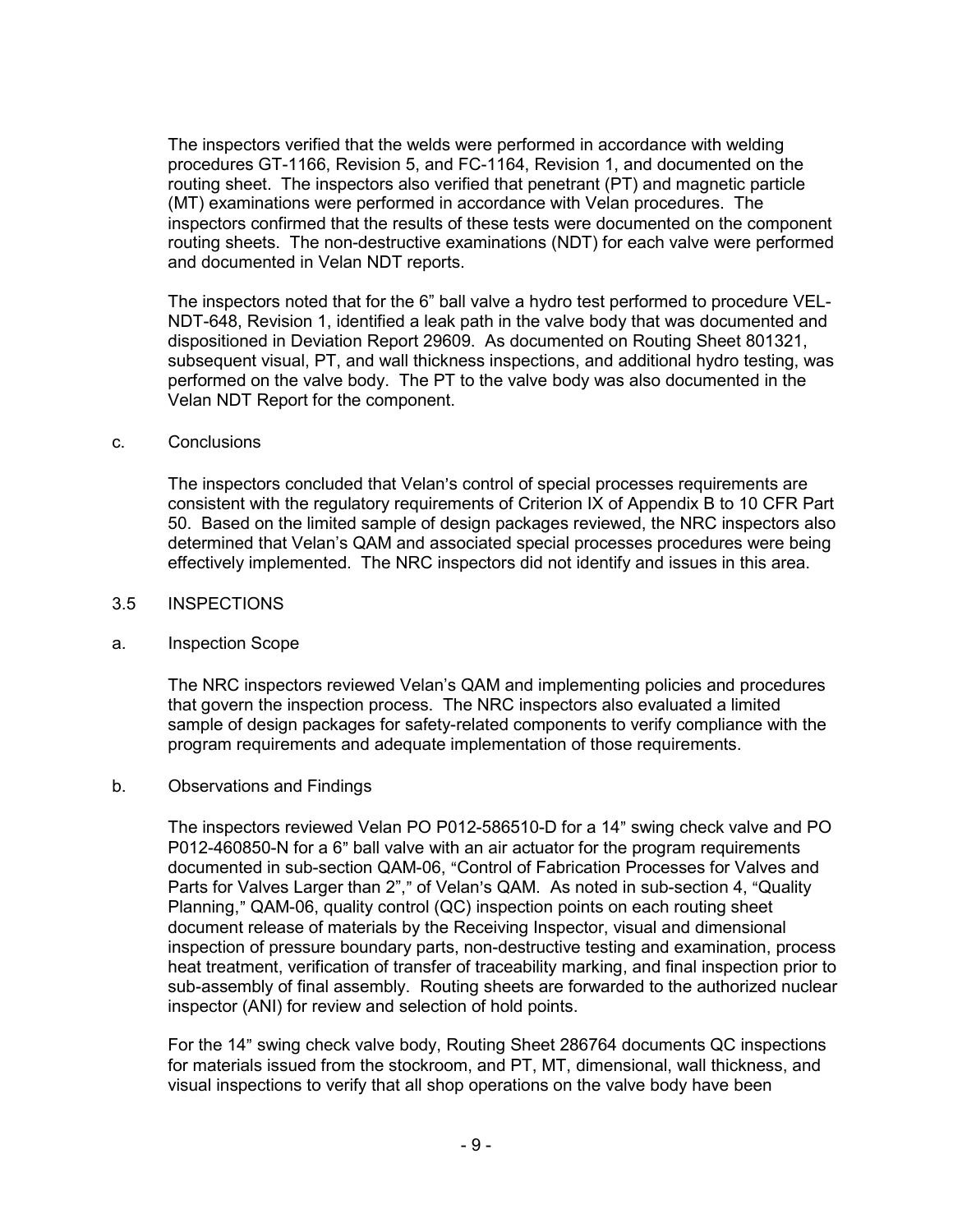completed. The MT inspection documented on the routing sheet identified linear indications on the valve body that were documented and dispositioned in Deviation Report 30796. Routing Sheet 407442 documents subsequent QC inspections performed for the swing check valve during assembly, including QC visual inspection of parts, hydro test inspection, PT inspection, and inspection prior to shipping.

#### c. Conclusions

The inspectors concluded that Velan's inspection program requirements are consistent with the regulatory requirements of Criterion X of Appendix B to 10 CFR Part 50. Based on the limited sample of design packages reviewed, the NRC inspectors also determined that Velan's QAM and associated inspection procedures were being effectively implemented. The NRC inspectors did not identify and issues in this area.

#### 3.6 TEST CONTROL

#### a. Inspection Scope

The NRC inspectors reviewed Velan's QAM and implementing policies and procedures that govern the test control process. The NRC inspectors also evaluated a limited sample of design packages and observed the performance of several tests on safetyrelated components to verify compliance with the program requirements and adequate implementation of those requirements.

#### b. Observations and Findings

The inspectors reviewed Velan PO P012-586510-D for a 14" swing check valve and PO P012-460850-N for a 6" ball valve with an air actuator for adherence with program requirements documented in sub-section QAM-06, "Control of Fabrication Processes for Valves and Parts for Valves Larger than 2"," of Velan's QAM. As noted in Sub-section 6, "Shop Inspection and Test Requirements," of QAM-06, each valve is hydrostatically tested according to the procedure referenced on the Nuclear Assembly Routing Sheet. Test records identify the item tested, date of test, tester or data recorder, type of observation, results and acceptability, action taken in connection with any deviations noted and the person evaluating the test results.

As documented in Operation 885 of Routing Sheet 801321, a hydro test of 14" swing check valve SW V70-1A was performed in accordance with procedure VEL-NDT-648, Revision 1. The hydro test for the valve is also documented in Velan, "Hydrostatic Test Report," which is contained in Velan, "Certificate of Compliance," # 10140398, for the 14" swing check valve.

The hydro test of the 6" ball valve with air actuator was performed in accordance with procedure VEL-NDT-648, Revision 1, as documented on Routing Sheet 406634. The hydro test for the valve is also documented on Velan, "Hydrostatic Test Report," which is contained in Velan, "ASME Section III Valve Data Package Index," #052022, Cert.  $#$  ECB52356, for the 6" ball valve.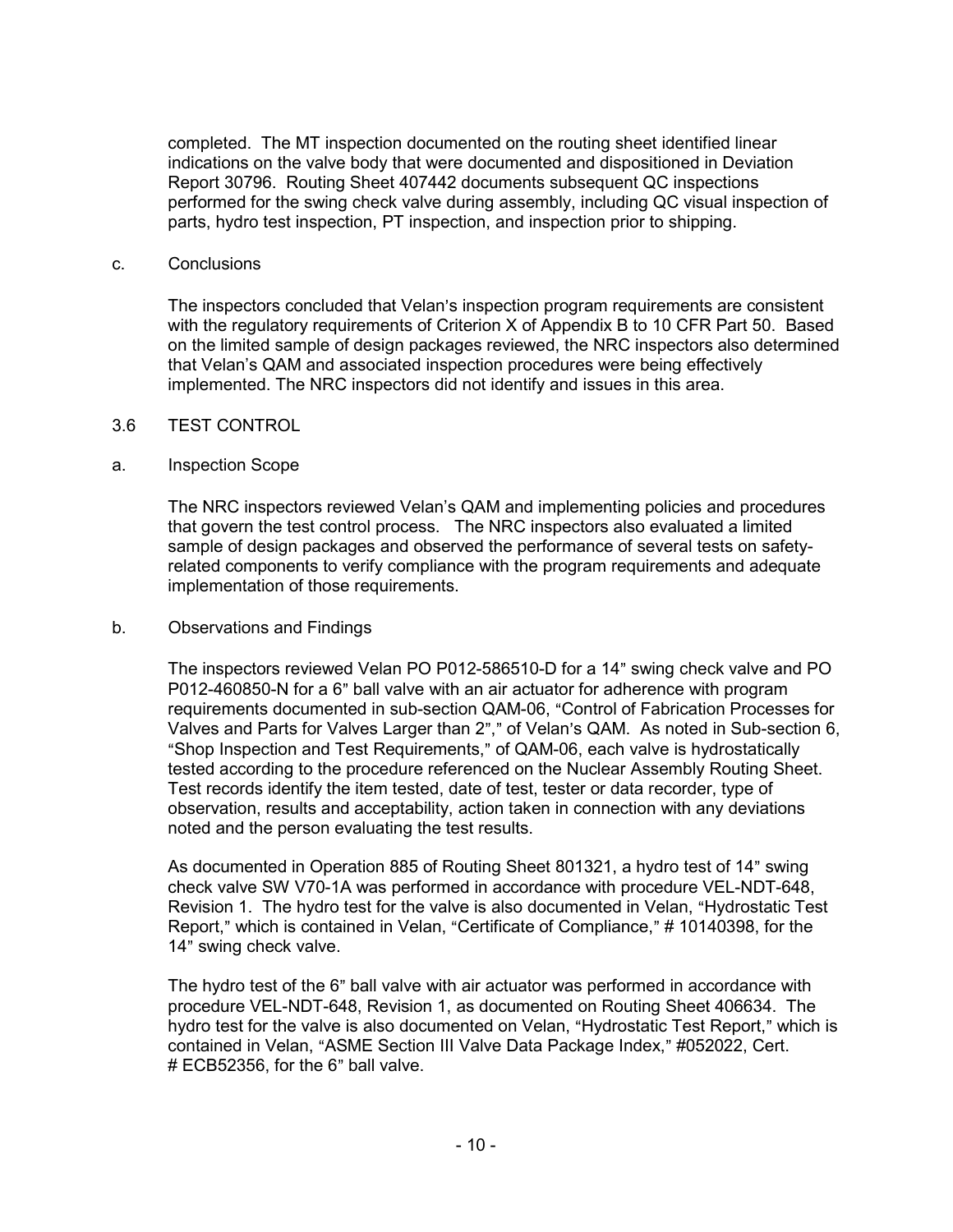The inspectors witnessed the performance of a hydrostatic test on a standard globe valve and verified that the test was performed using adequate calibrated equipment, and written instructions for the performance of the test. The inspectors verified that the test was performed in a controlled manner, and confirmed that data taken during the testing was appropriately recorded.

#### c. Conclusions

The inspectors concluded that Velan's test control program requirements are consistent with the regulatory requirements of Criterion XI of Appendix B to 10 CFR Part 50. Based on the limited sample of design packages reviewed and tests observed, the NRC inspectors also determined that Velan's QAM and associated test control procedures were being effectively implemented. The NRC inspectors did not identify and issues in this area.

## 3.7 MEASUREMENT AND TESTING EQUIPMENT

### a. Inspection Scope

The NRC inspectors reviewed Velan's QAM and implementing policies and procedures that govern the control of the measurement and testing equipment (M&TE) process. The NRC inspectors also evaluated a limited sample of calibration records and reviewed the controls established within the vendor's calibration laboratory. Additionally, the team observed a sample of testing activities performed by Velan to verify compliance with the program requirements and adequate implementation of those requirements.

## b. Observation and Findings

VEL-QC-900-10, "Calibration of Measurement and Test Equipment," Revision 7, dated April 03, 2006, defines the methods used to calibrate, identify and control measurement and test equipment (M&TE) at Velan. The procedure is applicable to all equipment used for acceptance of tests and inspections or the verification of special process.

Only M&TE with valid calibration are released for use. Non-calibrated, new, or repaired M&TE are calibrated prior to release for use. When an M&TE is found out of calibration during the regular calibration cycle, the item is taken out of service and a Calibration Report of Defective Gauge is developed by the Metrologist. The report is reviewed by the Velan QA Manager to determine what additional actions should be taken.

As noted above, the inspectors observed the performance of a hydrostatic test on a standard globe valve. The inspectors noted that the pressure gauge that was used for the test was adequately labeled with the equipment number, date of the last calibration, and due date for the next calibration. The label provided the number of the calibration technician that performed the calibration. The hydrostatic test also required the use of a torque wrench. The inspectors verified the calibration performed to this equipment and noted adequate calibration information, as required by the procedure, was attached.

The inspectors visited the calibration laboratory at Velan. The inspectors reviewed calibration records for the equipment used during a hydrostatic test. For this equipment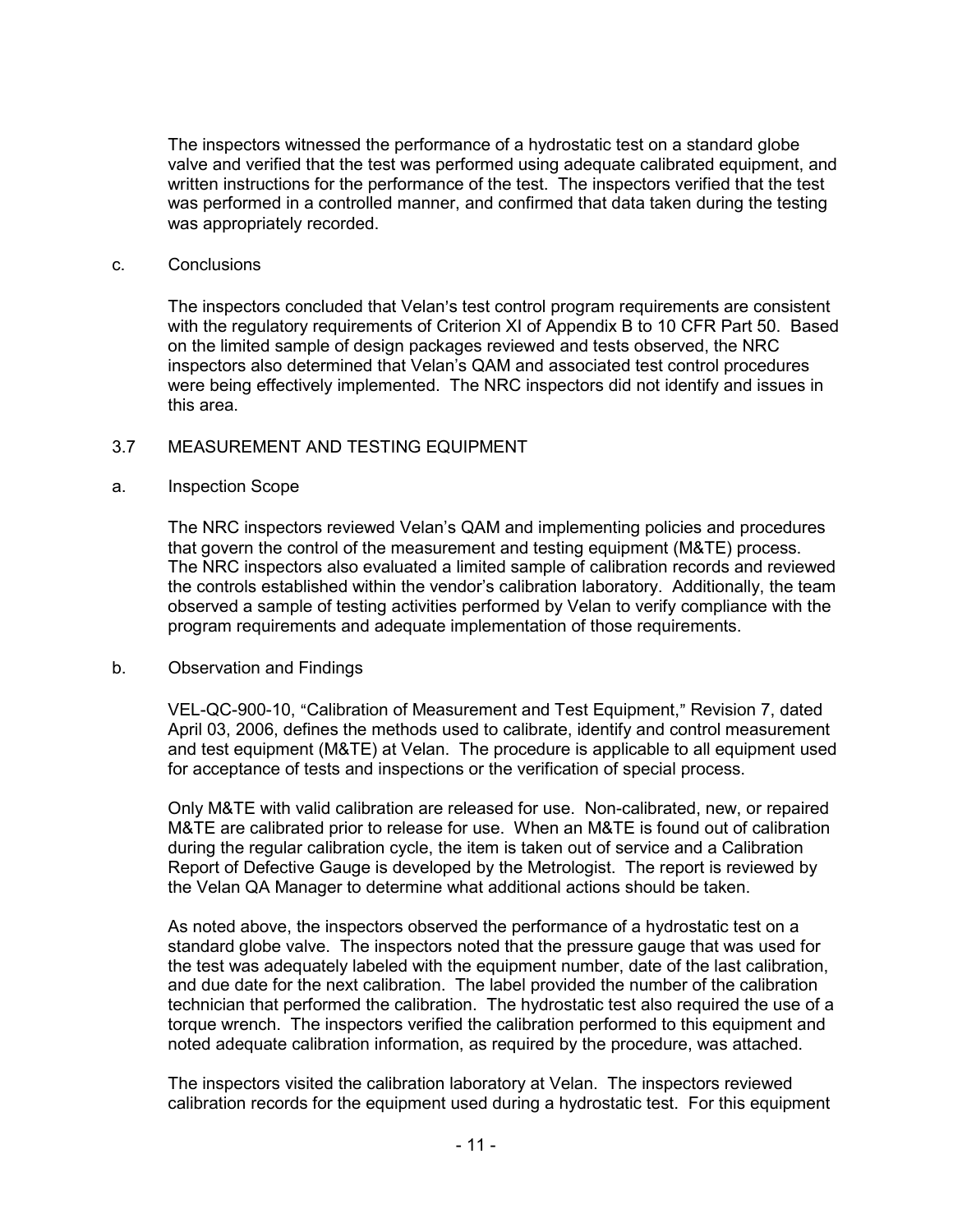the inspectors verified the traceability of the calibration back to the national laboratory standards. The inspectors also verified that appropriate environment controls are maintained at the laboratory.

#### c. Conclusions

The inspectors concluded that Velan's M&TE program requirements are consistent with the regulatory requirements of Criterion XII of Appendix B to 10 CFR Part 50. Based on the limited sample of calibration records reviewed, evaluation of controls established within the vendor's calibration laboratory, and observation of a sample of testing activities performed by the vendor, the NRC inspectors also determined that Velan's QAM and associated M&TE procedures were being effectively implemented. The NRC inspectors did not identify and issues in this area.

#### 3.8 CORRECTIVE ACTIONS

#### a. Inspection Scope

The NRC inspectors reviewed Velan's QAM and implementing policies and procedures that govern the corrective action process. The NRC inspectors also evaluated a limited sample of deviation reports (DRs) and corrective action reports (CARs) initiated during the past 24 months to verify compliance with the program requirements and adequate implementation of those requirements.

b. Observations and Findings

## b.1 Control of Nonconformances

Sub-section QAM-07, "Control of Non-Conformance," of Velan's QAM, defines the methods used by Velan to control non-conformances. QAM-07 is applicable to all nonconforming items, services, documents, procedures or activities. QAM-07 describes activities such as repair, rework, use as Is, non-conformance, corrective action, significant non-conformances, technical justification, and DRs. DRs are used to report and describe a nonconformance found during receiving, in-process, or final inspection.

Procedure VEL-QCI-1316, "Completion of Deviation Reports," Revision 7, dated November 29, 2006, states that its purpose is to provide instructions for the completion of DRs, the collection of data for vendor annual assessment, analysis of in-process rejections, and monitoring of completed corrective action activities. DRs are to be used for reporting deviations found during receiving and in-process inspections and are applicable to Velan's nuclear and ISO 9001 quality assurance programs. DRs provide the mechanism to document review of deviations identified during the manufacturing process.

#### b.2 Review of Deviation Reports

Velan's process for identifying and documenting nonconformances is implemented via DRs. The inspectors reviewed the excel spreadsheet log of DRs for 2006 and 2007 and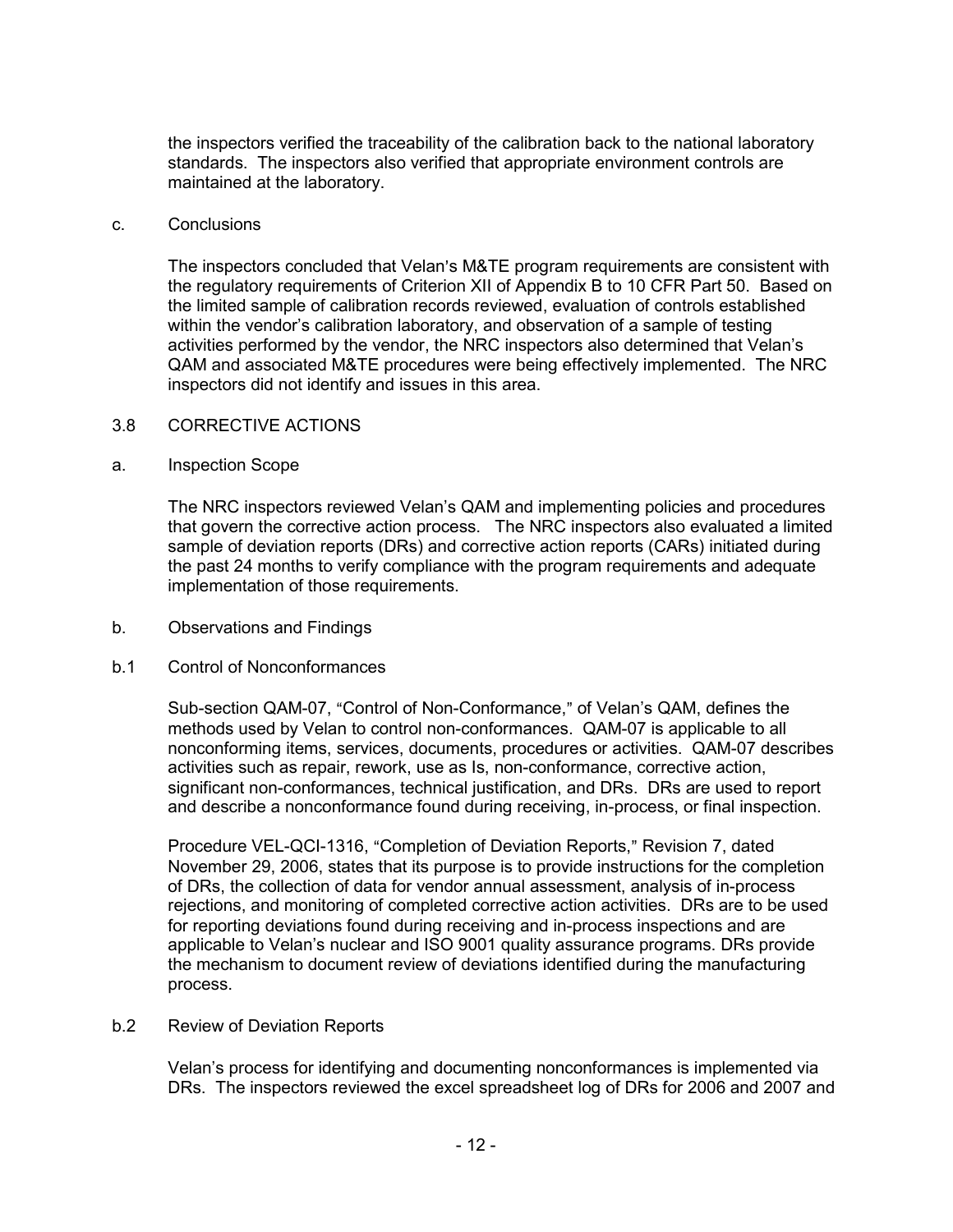sampled several DRs concerning suppliers that supplied materials for the manufacture of Velan safety related and ASME valves. The inspectors noted that a large majority of the DRs are identified by the Velan root cause defect codes C5 - faulty material (defective material dimensional errors, cracks porosity, missing paperwork, and improper markings) and C9 - minor defects (associated with forgings, castings, NDT related). The inspectors verified that the DRs included the appropriate review and signoff and, when applicable, verified that corrective action were identified and signed as completed. The inspectors focused on DRs related to nuclear ASME Section III and safety related valves.

## b.3 Corrective Action Program

VEL-QCI-1317 states that its purpose is to provide closed loop corrective and preventive actions on root causes of problems, defects in products, processes and systems related to such processes. Corrective and preventive actions in this procedure pertain to vendors of products and services to Velan, as well as in-process operations within Velan. The system used to trigger such corrective action is the Velan DR, which has two separate entries (i.e., one for disposition and one for corrective action).

VEL-QCI-1317, Section 5.0 "Use of Separate CAR Form" states that where corrective action is sought, independent of a rejection, the CAR form identified in the QAM (as Exhibit 67 and as "Appendix B" of the procedure) must be used. This request for corrective action can be used both for Velan internal processes and for action on vendors. However, the inspectors found that the corrective action form referenced in VEL-QCI-1317 as part of this corrective action process had been rarely used at Velan.

The inspectors also determined that neither the QAM nor the associated procedures contained any provisions for addressing corrective actions for issues identified by outside reviews/audits such as ASME surveys, NUPIC audits, NIAC audits, or NRC inspections. The procedural processes as written pertain only to vendors of products and services to Velan, as well as in-process operations within Velan. This issue has been identified as an example of Nonconformance 99900061/2007-201-04.

#### b.4 Implementation of Corrective Action Program

The inspectors attempted to review the documented corrective actions by Velan for audit findings identified in an October 10, 2005, NUPIC Audit Report issued by Constellation Energy. This report identified 11 findings requiring Velan response. The inspectors determined that the 11 NUPIC audit findings identified during the August 2005 audit were not addressed and processed using Velan's corrective action process. The CAR form was not used to document, review and evaluate the root cause and ultimately document the suggested corrective action. However, the inspectors did verify that Velan had formally replied to the 11 NUPIC audit findings and those replies had been accepted by the lead utility, Constellation Energy, in May 2007.

As noted above, the inspectors concluded that neither VEL-QCI-1316 nor VEL-QCI-1317 included any documented measures for issues or findings identified in audits or inspections performed by outside sources such as NUPIC, ASME, or the NRC. In addition, the NRC inspectors concluded that neither VEL-QCI-1316 nor VEL-QCI-1317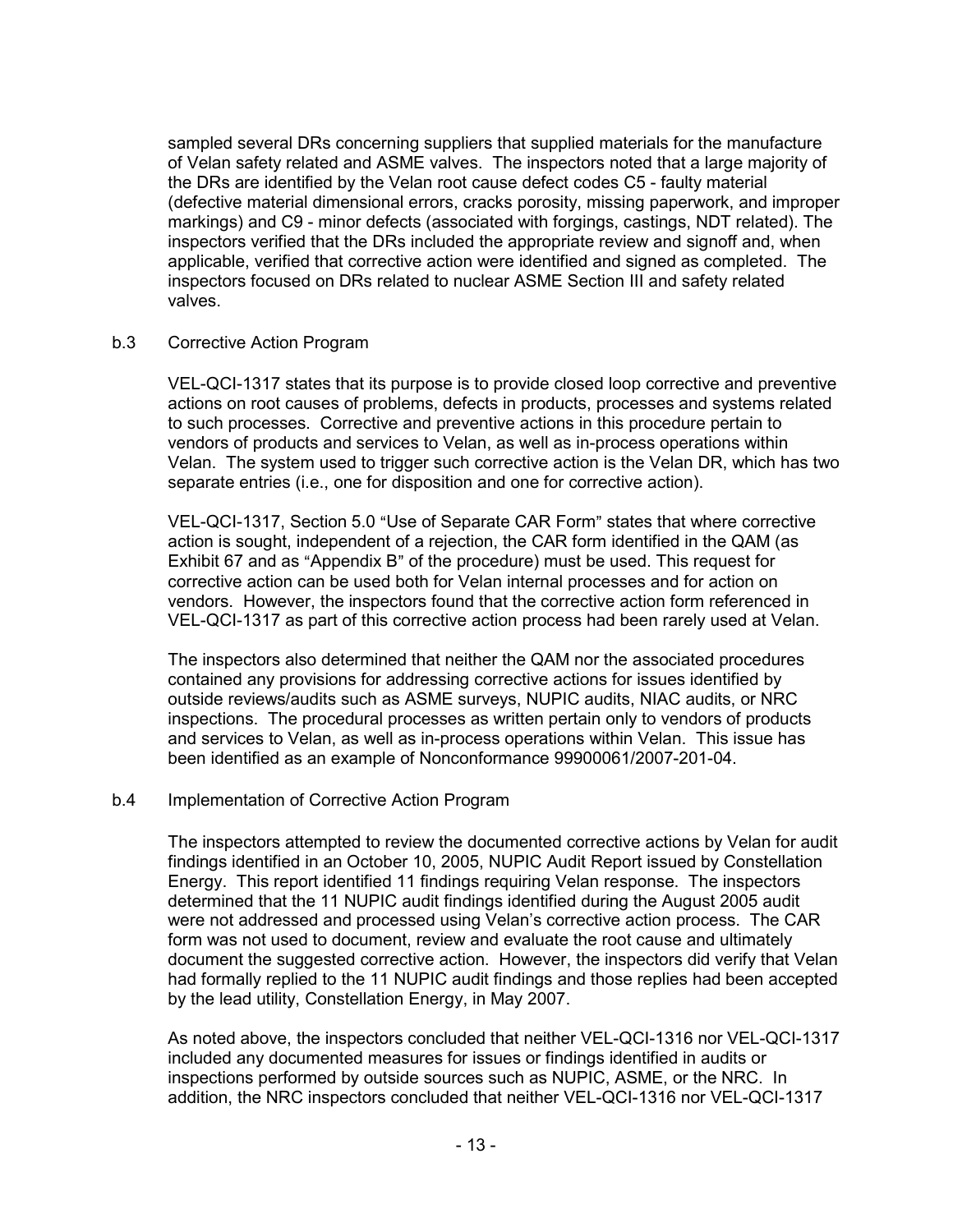included any documented interface with the Part 21 program or the evaluation process described in the Part 21 procedure, VEL-QCI-560, "Procedure for the Implementation of Regulations (U.S. NRC 10 CFR Part 21) for Reporting of Defects and Nonconformances." This issue is discussed further in Section 3.10, "10 CFR Part 21 Program," of this report.

The inspectors also noted that Section 4.15 of Sub-section QAM-07, of the Velan QAM, is in conflict with the requirements in VEL-QCI-1317. QAM-07 allows alternate notification methods, such as, email, fax, memo, letter, as opposed to the CAR form required by VEL-QCI-1317.

### c. Conclusions

Except for the example identified in Nonconformance 99900061/2007-201-04, the NRC inspectors concluded that Velan's control of nonconformance and corrective action program requirements are consistent with the regulatory requirements of Criterion XV and Criterion XVI of Appendix B to 10 CFR Part 50. Based on the limited sample reviewed, the NRC inspectors determined that Velan's QAM and associated nonconformance and corrective action procedures were being effectively implemented.

- 3.9 AUDITS
- a. Inspection Scope

The NRC inspectors reviewed Velan's QAM and implementing policies and procedures that govern the audit process. The NRC inspectors also evaluated a limited sample of internal audit reports and audit training and qualification records to verify compliance with the program requirements and adequate implementation of those requirements.

- b. Observations and Findings
- b.1 Procedures and Policies Governing the Audit Process

Sub-section 15, "Audit Surveys," of Velan's QAM, provides a description of the process and requirements for performing internal and external audits and surveys. This procedure further discusses schedules for audit activities, standardized audit techniques, standardized audit reports, and control of the audit process. System audits, applied to a complete sector of the manufacturing process (e.g., procurement, quality assurance, purchasing and inspection) are performed for each sector on an annual basis, not to exceed 14 months, at the discretion of the Quality Audit Manager.

Sub-section 12, "Performance of Internal Audits," of Velan's QAM, controls the frequency of internal audits, describes the preparation and content of the audit report, identification and resolution of corrective actions, and closeout of audit findings. Within audit reports, findings are captured on an internal audit finding report which describes the deficiencies, recommended solutions, and assigns responsibility for finding follow-up and dates for resolution completion. A corrective action form is also completed to identify actions to correct the deficiencies.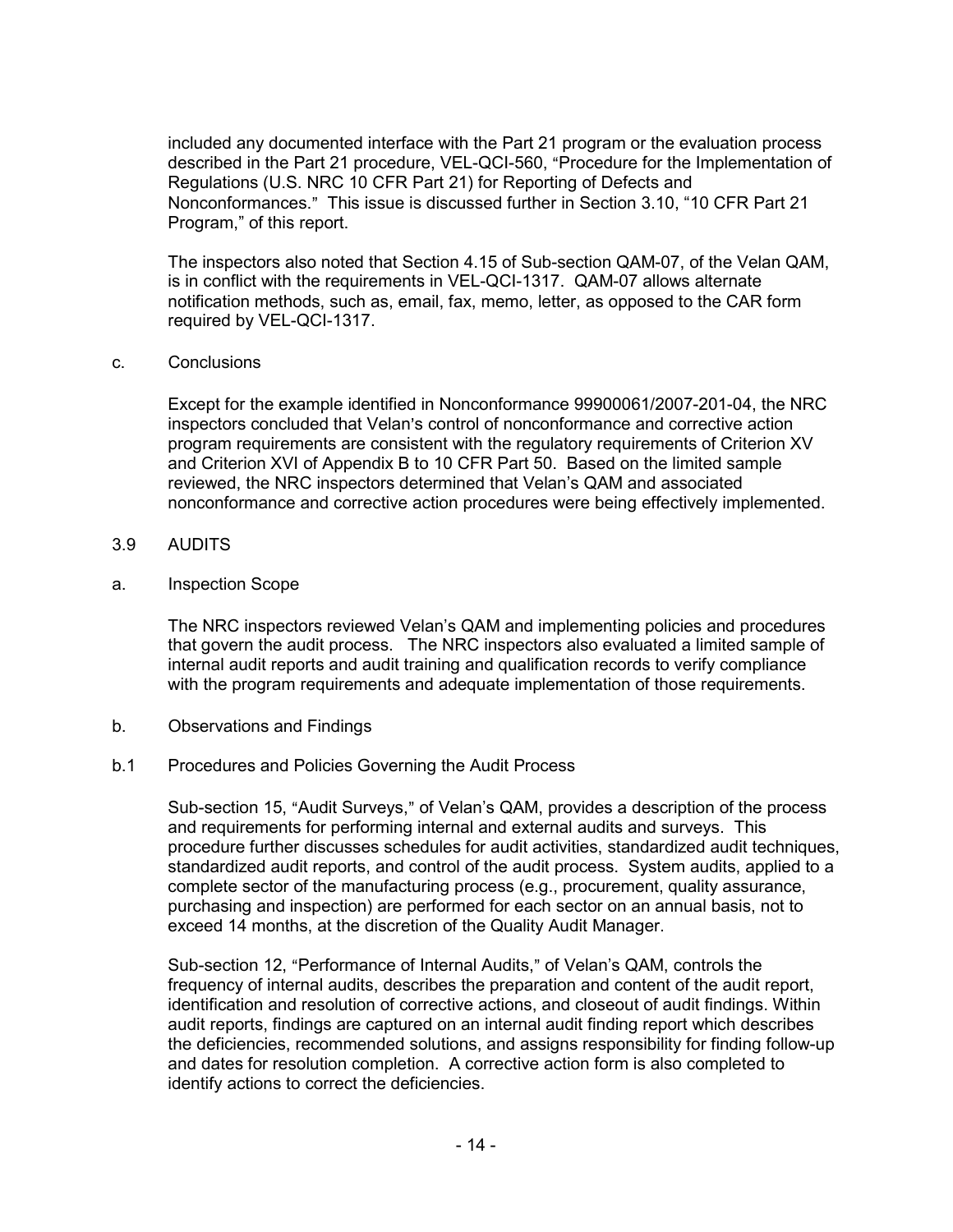VEL-QC-900-15, "Internal Audits," Revision 6, dated April 4, 2003, describes the process for documenting findings and assigning corrective actions to the responsible department head. All reports are to be closed out within 30 days unless the lead auditor allows for an extension with justification. This procedure requires the lead auditor to verify implementation and effectiveness of each corrective action by re-audit.

### b.2 Implementation of the Audit Process

The NRC Inspectors reviewed a selected a sample of audit reports from 2006 and 2007 to determine if the audits were being performed in accordance with program requirements. The NRC Inspectors learned that Velan had developed a series of 19 templates that corresponded to the quality assurance areas of interest which were used by the audit team leads to review supplier and internal programs. These templates were developed to promote consistent evaluation of supplier and internal programs by all lead auditors. The audit team lead is responsible for developing findings, proposed corrective actions, and tracking and collecting responses to those corrective actions prior to closeout of the report. Audit team lead and quality audit manager review the corrective actions and determine if the actions are acceptable.

The NRC Inspectors reviewed the sample audit reports, associated corrective actions identified, and resolution of those actions completed at the time of the NRC inspection. The corrective actions appeared to have been taken in a timely manner to respond to any identified findings. The Quality Audit Manager was cognizant of the findings and of the proposed or completed corrective actions associated with them.

The NRC Inspectors reviewed the qualification records for a sample of lead auditors and auditors. The inspection team verified all auditors and audit team lead requirements had been met, and that all audit team leads performed at least one audit in the last 12 months to maintain their qualification in accordance with program requirements.

c. Conclusions

The inspectors concluded that Velan's audit program requirements are consistent with the regulatory requirements of Criterion XVIII of Appendix B to 10 CFR Part 50. Based on the limited sample reviewed, the NRC inspectors also determined that Velan's QAM and associated audit procedures were being effectively implemented. The NRC inspectors did not identify and issues in this area.

## 3.10 10 CFR PART 21 PROGRAM

#### a. Inspection Scope

The NRC inspectors reviewed Velan's QAM and implementing policies and procedures that govern the 10 CFR Part 21 process. The NRC inspectors also evaluated a limited sample of the vendor's Part 21 program implementation activities to verify compliance with the program requirements and adequate implementation of those requirements.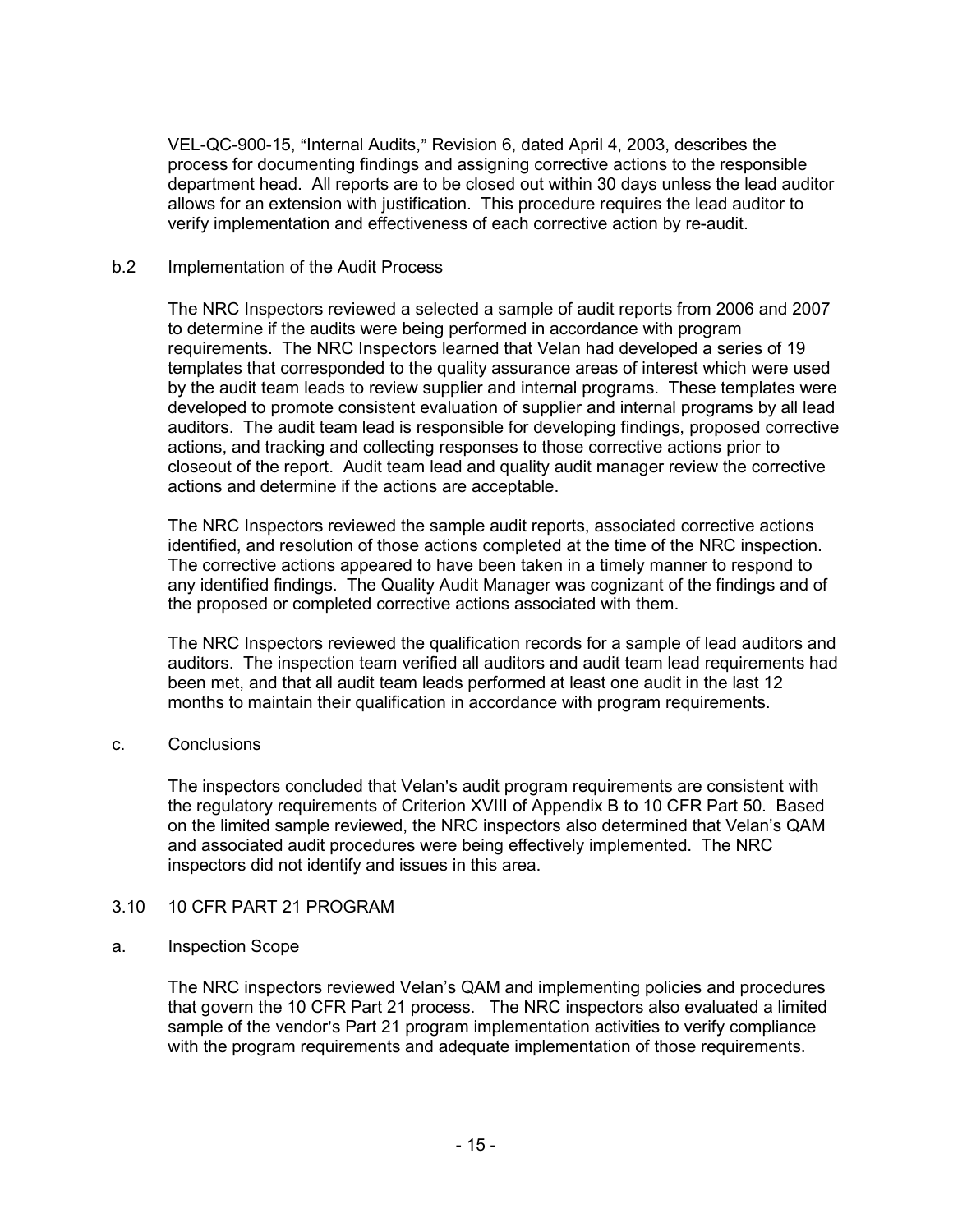## b. Observations and Findings

## b.1 10 CFR Part 21 Procedure

VEL-QCI-560, "Procedure for the Implementation of Regulations (U.S. NRC 10 CFR Part 21) for Reporting of Defects and Nonconformances," dated September 8, 1997, outlines the procedure used at Velan for the reporting of defects and nonconformance discovered at Velan and for those reported by suppliers or customers.

The procedure provides for the evaluation of such deviations by an Evaluation Committee made up of the Vice President, Quality Assurance, Vice President, Engineering, the Plant Manager, and the President. The Evaluation Committee decides whether or not the deviation is a defect or noncompliance. Form 82-1-78, "Regulation 10 CFR Part 21 Report Form," is used to document the evaluation and decision as to whether or not the deviation is a defect or noncompliance, along with the supporting documentation to substantiate the decision.

## b.2 10 CFR Part 21 Implementation

The inspectors reviewed Velan's 10 CFR Part 21 notification regarding discrepancies on the flow coefficient value on Piston Check valves, dated March 07, 2007. This notification was provided to the NRC and all affected licensees. Velan provided the inspectors with a discussion of the actions taken to evaluate the extent of condition associated with this Part 21 notification. The Velan representative stated that tests were being performed on different types of valves to verify that the previous calculations were adequately performed with no discrepancy in value. However, the NRC inspectors found that the actions taken by Velan as a result of the evaluation of the root cause(s) and extent of condition evaluation were not adequately documented nor was this evaluation performed under the corrective action or deficiency reporting processes. This issue has been identified as an example of Nonconformance 99900061/2007-201-04.

Additionally, the inspectors requested a copy of the Form 82-1-78, used to document the evaluation of the issue. However, Velan was unable to produce the form and the inspectors verified that no form was developed for this evaluation and that the only documentation available was the actual notification itself. This failure to document the evaluation on Form 82-1-78 has been identified as Nonconformance 99900061/2007- 201-02.

The inspectors discussed Velan's Part 21 program with the Vice President, Quality Assurance, and inquired as to how a nonconformance identified as a condition adverse to quality in a DR or a CAR would be evaluated under the Part 21 program. The inspectors determined that VEL-QCI-560 did not contain adequate provisions for the evaluation of deviations and failures to comply associated with substantial safety hazards for issues identified in Velan's quality processes such as CARs. In addition, the inspectors could not find guidance to determine if a significant condition adverse to quality identified in the CAR system would warrant a Part 21 evaluation. Therefore, the inspectors found that Velan's Part 21 program did not adopt appropriate procedures pursuant to 10 CFR 21.21(a) for evaluating deviations and failures to comply to